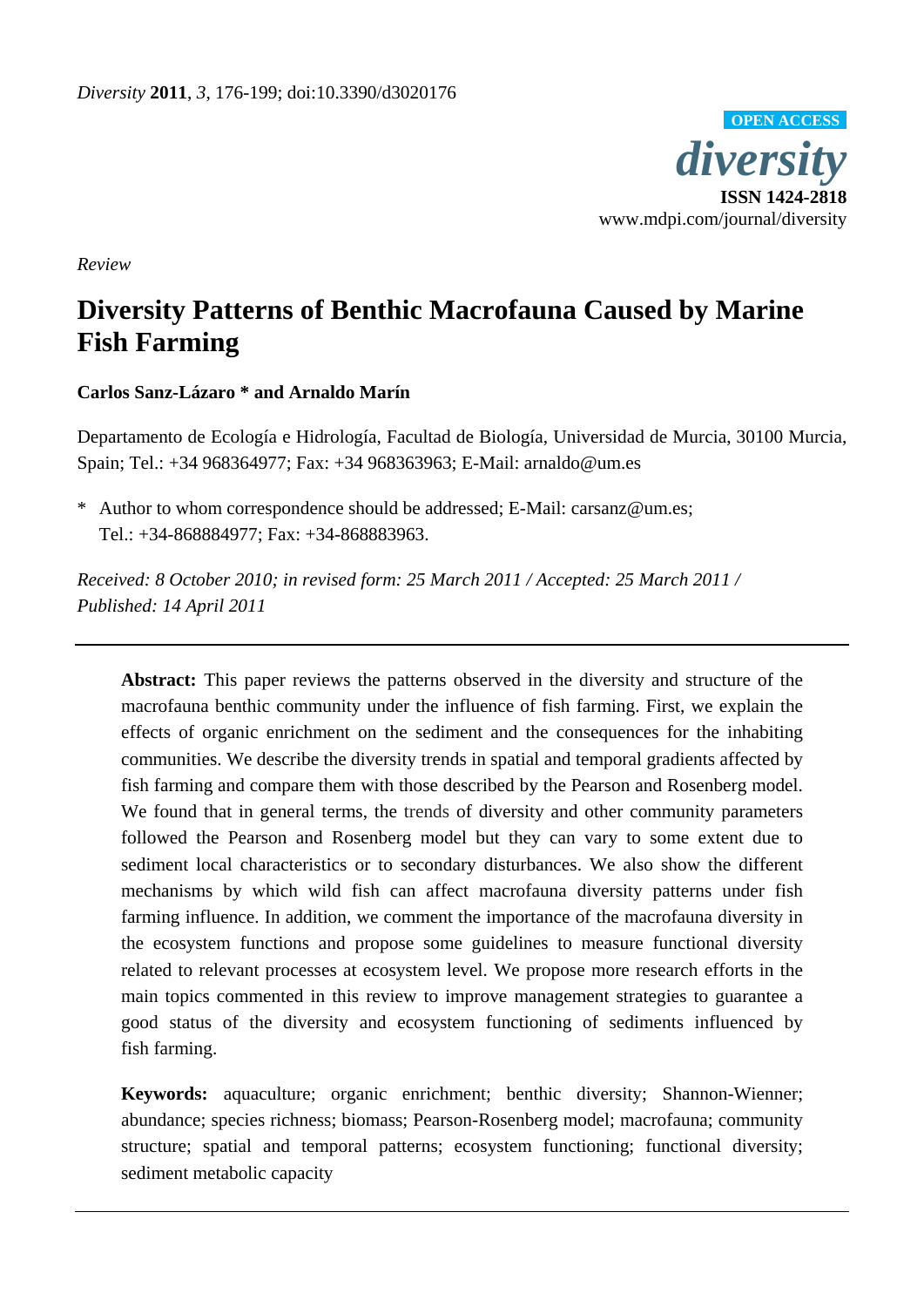**Abbreviations: OM**, organic matter; *H'*, Shannon-Wiener diversity; **Pearson and Rosenberg model**, P-R model

#### **1. Introduction**

Marine fish farming has experienced an almost exponential growth over recent decades and, worldwide, is the fastest growing food production system [1]. Very soon, fish consumed from fish farming is expected to match the fish consumed from fisheries. For a correct environmental management, it is important to have a good knowledge about the processes that regulate the effects of the aquaculture residues on the ecosystem.

The greatest source of wastes in aquaculture is the organic matter (OM) that comes from the feeding of cultured fish [2]. This OM is relatively rich in organic carbon and nutrients such as nitrogen and phosphorus [3] and is released in two forms, particulate and dissolved. Particulate wastes come from uneaten feed and fish feces, while dissolved wastes come from fish feces and excretions derived from fish metabolism, such as urea [4-6]. The impact fish farming has, is usually more obvious in the benthos than in the water column, where particulate wastes tends to accumulate in the proximity of fish farm leases [5,7,8]. Hence, the deposition rates of particulate OM below the fish cages can be considerably higher than the background levels [9-12].

The accumulation of OM on the surface of the sediment enhances sediment metabolism, and so does the sediment oxygen uptake, since oxygen is the electron acceptor which aerobic bacteria uses for respiration [13]. Oxygen concentration in the sediment porewater is limited and depends largely on the exchange rate with water from the sediment surface, which has higher oxygen content. In the porewater, if the oxygen supply is less than the consumption of oxygen, oxygen levels decrease resulting in hypoxia or even anoxia. This produces profound changes in the sediment metabolism. Since aerobic bacteria can no longer mineralize the OM, this, in turn, becomes mineralized by anaerobic bacteria [14]. Anaerobic bacteria have a less efficient metabolism and use other electron acceptors for respiration, and therefore, OM tends to accumulate in the seabed at even higher rates.

Of the different types of anaerobic metabolic pathways, sulfate reduction is the most important in conditions of organic enrichment [15,16]. Sulfate reduction uses sulphate as the electron acceptor and produces sulfides as a by-product. Sulfides can be dissolved in the pore water and have detrimental consequences for the organisms inhabiting the sediment. Sulfate is a compound abundant in sea water and so it is very unlikely to be depleted. However, if the metabolic rate is very high, the sulfate can be exhausted leading to methanogenesis. This anaerobic metabolic pathway produces a by-product, which is also toxic, methane (for a more detailed description see [17,18]).

Although OM is considered the most important source of pollution derived from fish farming, other pollutants may also have adverse effects on the benthic communities, such as metals, mainly Cu, Zn and Cd [19,20], as well, as chemotherapeutic substances [21]. These contaminants may have interactive effects [22], and can also produce changes in diversity and structure of benthic communities.

Among the benthic communities, the macrofauna is the community that includes the animals that are retained in a sieve of 0.5 mm. The main taxa that comprise the macrofauna are the phyla: Arthropoda (mainly crustaceans of the malacostraca group), Mollusca (mainly bivalves and gastropods) and Annelida (mainly polychaetes). Macrofauna has been widely used to assess different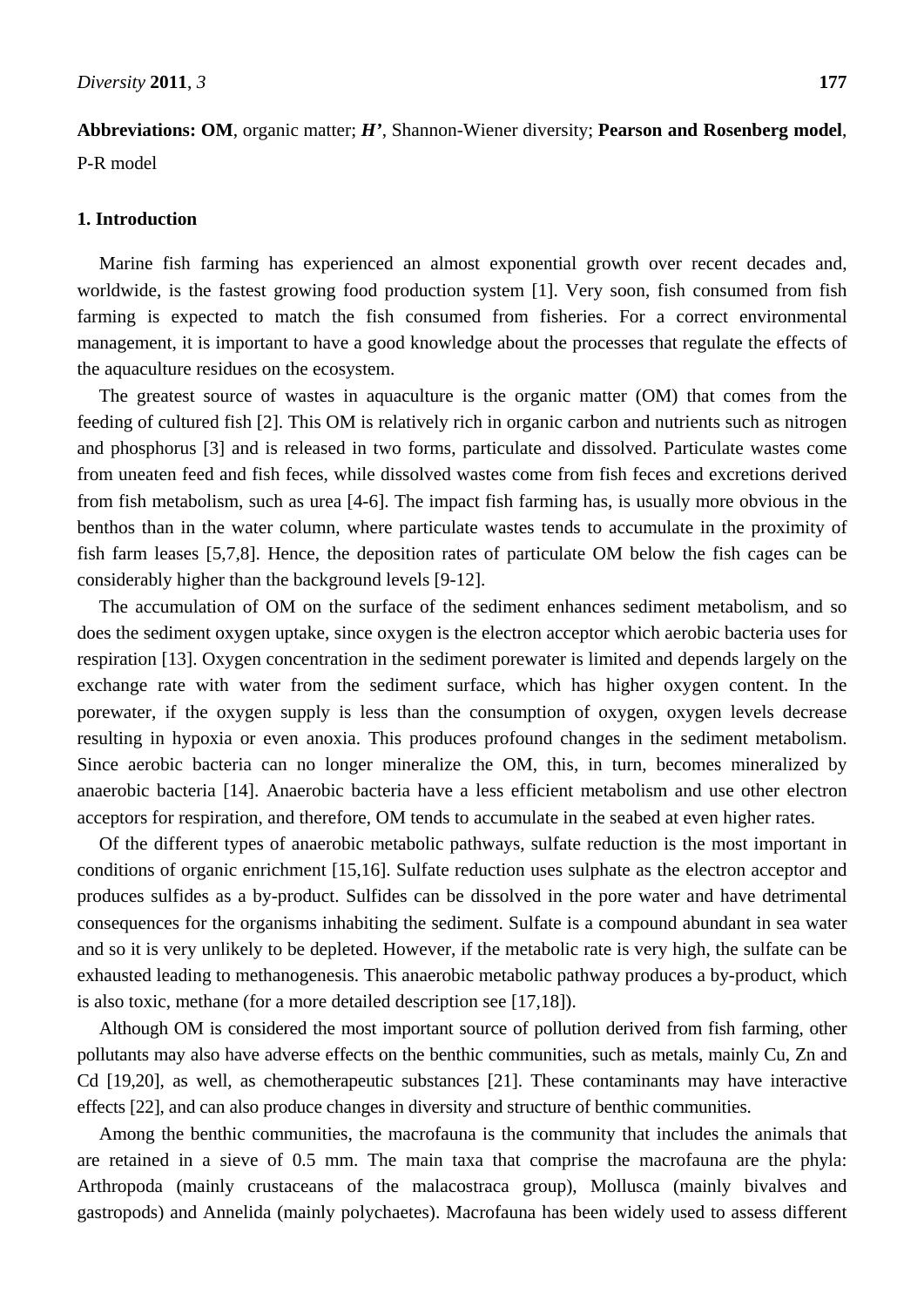types of pollution [23], including impacts on the benthos associated with aquaculture [8,24,25]. This is because macrofauna has several features that make it reliable for this task: (a) usually show a considerably high diversity at species level [26]; (b) despite macrofauna species have life cycles with variable time spans, these are relatively short, compared to other communities such as seagrasses or vertebrates, which in turn, gives the community a rapid response capacity to new conditions; (c) different macrofauna species have different levels of tolerance and different biology (regarding to feeding habits, habitat type, *etc*.); and (d) despite larval dispersion, they have a reduced mobility compared with other groups of species such as fish, and so, they tend to remain on the site after the impact has occurred [27].

Besides the role of the macrofauna as a sentinel community of antropogenic impacts, macrofauna plays a major role in ecosystem functions such as OM mineralization and nutrient recycling [28]. These tasks are carried out primarily by the bacteria inhabiting the seabed, but macrofauna enhances them through active biological transport, *i.e.* bioturbation (active mixing of sediment) and bioirrigation (active flushing of solutes). These processes produce an increase in the supply of oxygen and other electron acceptors of the seabed surface with the porewater. This increases the metabolic capacity of bacteria and, in turn, of the sediment, to mineralize OM [29,30] and recycle nutrients [31] (Figure 1).

**Figure 1.** Effect of active biological transport on the sediment promoting oxic and suboxic metabolism, as well as sulfate reduction. Modified from Meysman *et al*. [32].

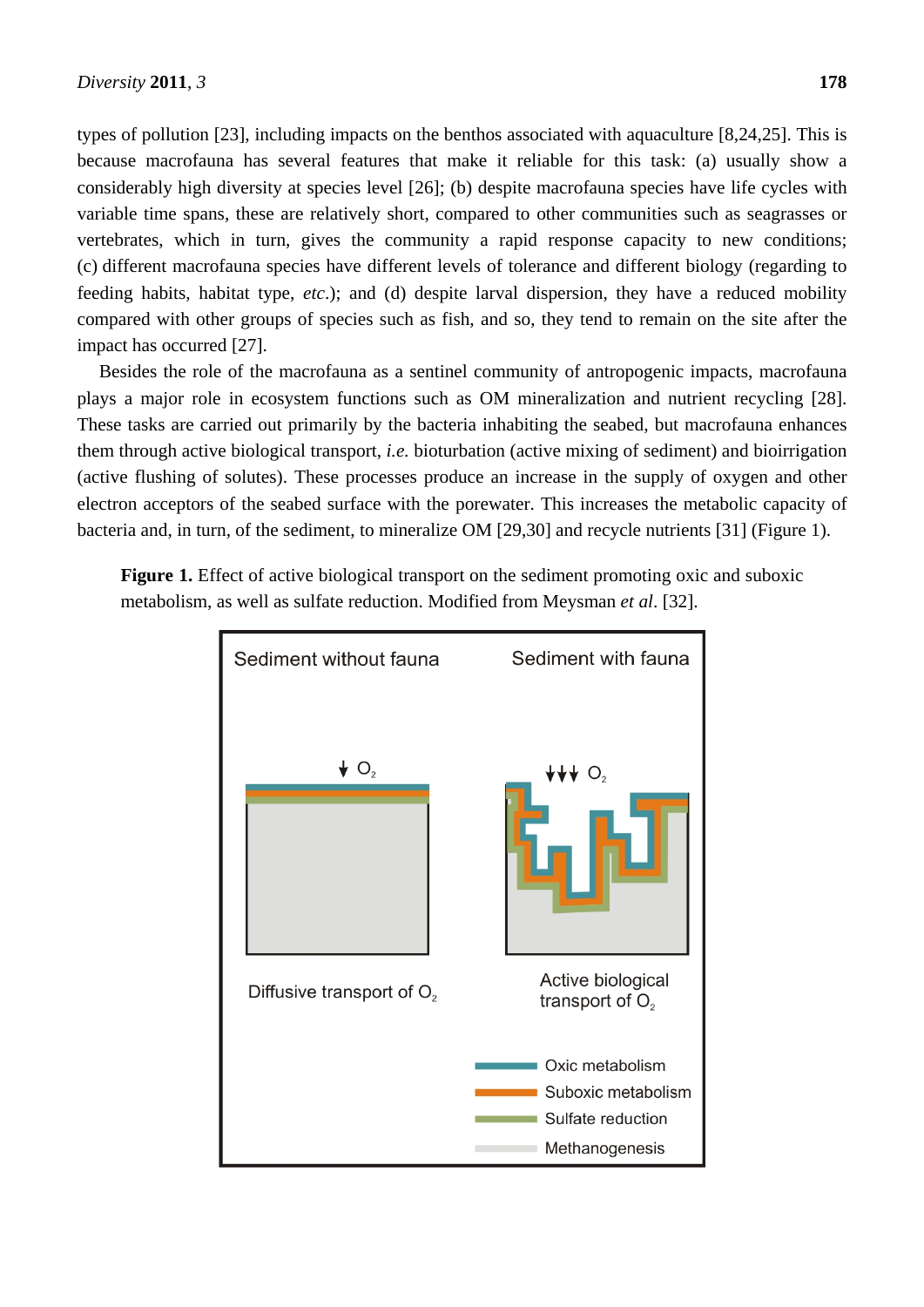The macrofauna also mineralizes OM directly, through consumption of OM. This process may account for up to 15% of the total sediment respiration [33]. Following this reasoning, the macrofauna population can grow as the availability of OM increases to a certain threshold. A larger population of macrofauna will consume more OM and limit the likelihood that OM accumulates in the sediment.

As for the recycling of nutrients, OM degradation in the sediment releases inorganic nutrients to the water column [34], which become available to primary producers [35]. Through denitrification (the microbial reduction of nitrate to dinitrogen gas) nitrogen can be removed from the system permanently. Thus, denitrification is of major importance for the nitrogen cycle and nutrient balance in coastal systems, being one of the few processes capable of counteracting eutrophication [36,37]. Denitrification shows the highest rates where there is an oxic/anoxic interface within the sediment, an environment which is enhanced by macrofauna through active biological transport [38,39]. Active biological transport decreased activity, associated with reduced conditions of sediments due to organic enrichment, disrupts denitrification [40], which can unbalance the nutrient cycle and promote eutrophication [41].

The macrofauna also plays a key role in the sulfur cycle. In the porewater, macrofauna favors the oxidation of toxic by-products of anaerobic metabolism, mainly dissolved sulfides, hampering their toxicity [33]. While in the sediment, Fe-S compounds derived from sulfide reduction and then bound to iron are also oxidized. This process helps to release Fe, recharging the sulfide buffering capacity of the sediment [42].

Traditionally, the macrofauna has been characterized from a univariate perspective, using metrics such as abundance, biomass and diversity. As for diversity, the most intuitive and simple measure is the species richness. Other measures of diversity take into account not only the number of species but also the structure/evenness within the species. Some of the most commonly used indices include Shannon-Wiener (*H'*), Margalef, Pielou, Simpson, Hurlbert's *E* (*Sn*), *etc.* These measurements are widely used in describing the community structure as well as the environmental assessment [43].

The spatial and temporal patterns of macrofauna diversity under conditions of organic enrichment has been widely documented in the Pearson and Rosenberg model ([44]; P-R model), a seminal and still highly relevant definition of spatial organic enrichment gradient. This successional model describes a reversible continuum of faunal change from an un-perturbed species rich community to a perturbed species poor one [45]. The P-R model defines four stages of benthic succession: normal, transitory, polluted and grossly polluted, dependent on the level of organic enrichment in the sediment. The P-R model describes a gradient where the species diversity decreases with increasing inputs of OM, reaching a point where the fauna is completely depleted (the grossly polluted stage). Along this gradient, there is a simplification of the trophic structure (which become dominated by deposit feeders) and the active biological transport activity (Figure 2A).

In addition, the P-R model states a theoretical trend of abundance, biomass, species richness and *H'* along the gradient of organic enrichment, which has been widely reproduced and modified in many later works. For all these descriptors of the community, there is a common trend of an initial increase as OM load increases, with a peak at intermediate stages of organic enrichment, followed by a decrease until sediments become azoic. The phase in which each community descriptor peaks varies. *H'* shows the highest value at the ecotone point, which is defined by a community of low abundance, low species richness and low biomass. After the ecotone, the polluted zone occurs, where the peak of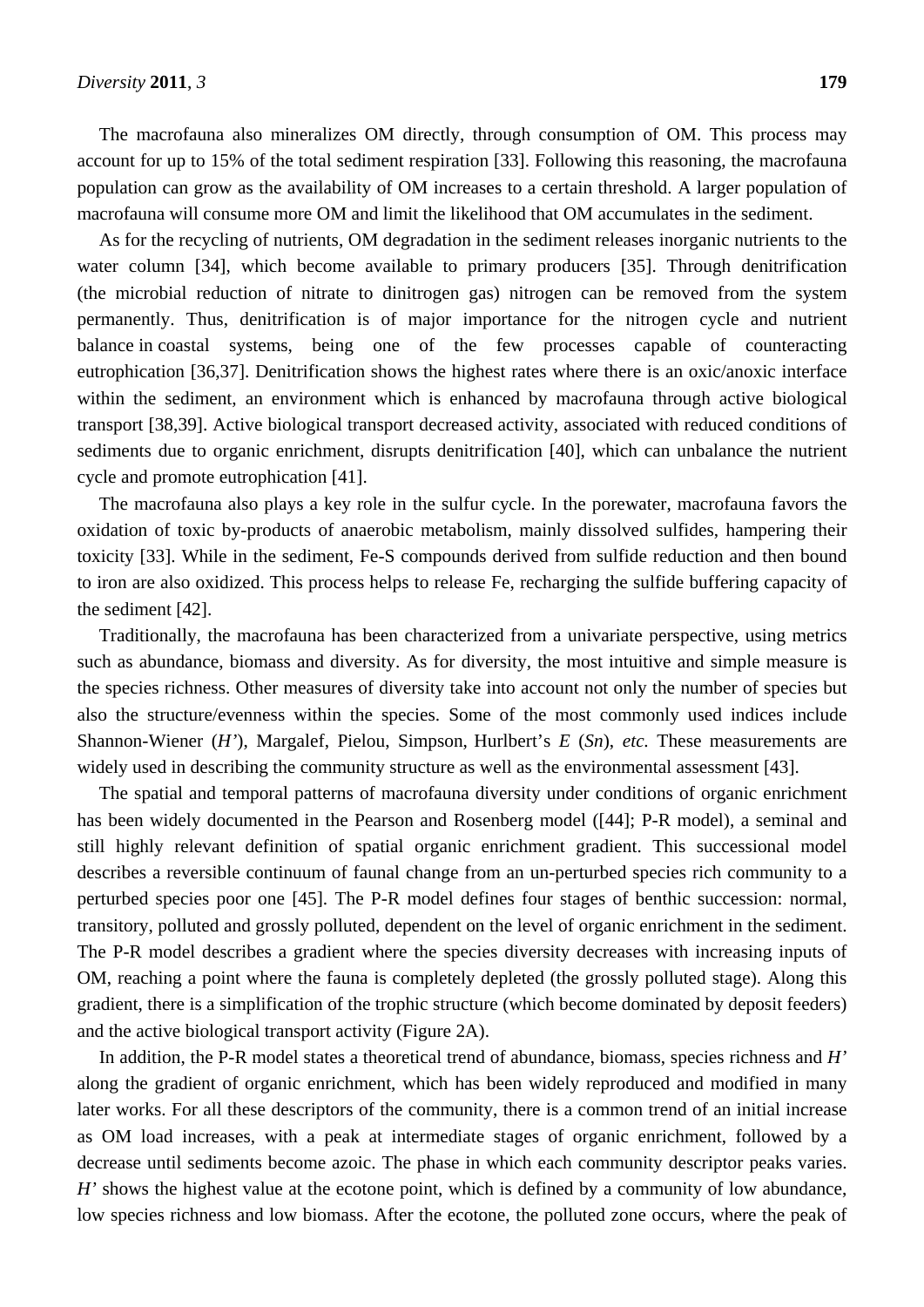abundance (of opportunistic species) is found. Between the ecotone and the normal stage there is the transitory stage (Figure 2A).

Figure 2. In both graphs, the upper boxes refer to the stages defined in the P-R model [44]. **(A)** Abundance (A), biomass (B), species richness (S) and Shannon-Wiener diversity (*H'*) trends along an organic enrichment gradient according to the P-R model adapted from Pearson and Rosenberg [44] and Hyland *et al*. [46]. PO, peak of opportunists; E, ecotone point. At the bottom of the graph the two arrows show the tendency of oxygen and toxicant concentration in the sediment along an organic enrichment gradient. Toxicant refers to substances derived from the OM load which may cause pollution, such as: by-products derived from anaerobic metabolism (NH3, H2S, and CH4), inorganic nutrients and pollutants. **(B)** General diversity (measured as *H'* and Hurlbert's diversity) trend observed along organic enrichment gradients from several areas in the world [46,47].



Advances in computer science have allowed scientists to study macrofauna diversity patterns using a multivariate approach. Multivariate techniques are robust tools that integrate all the species of the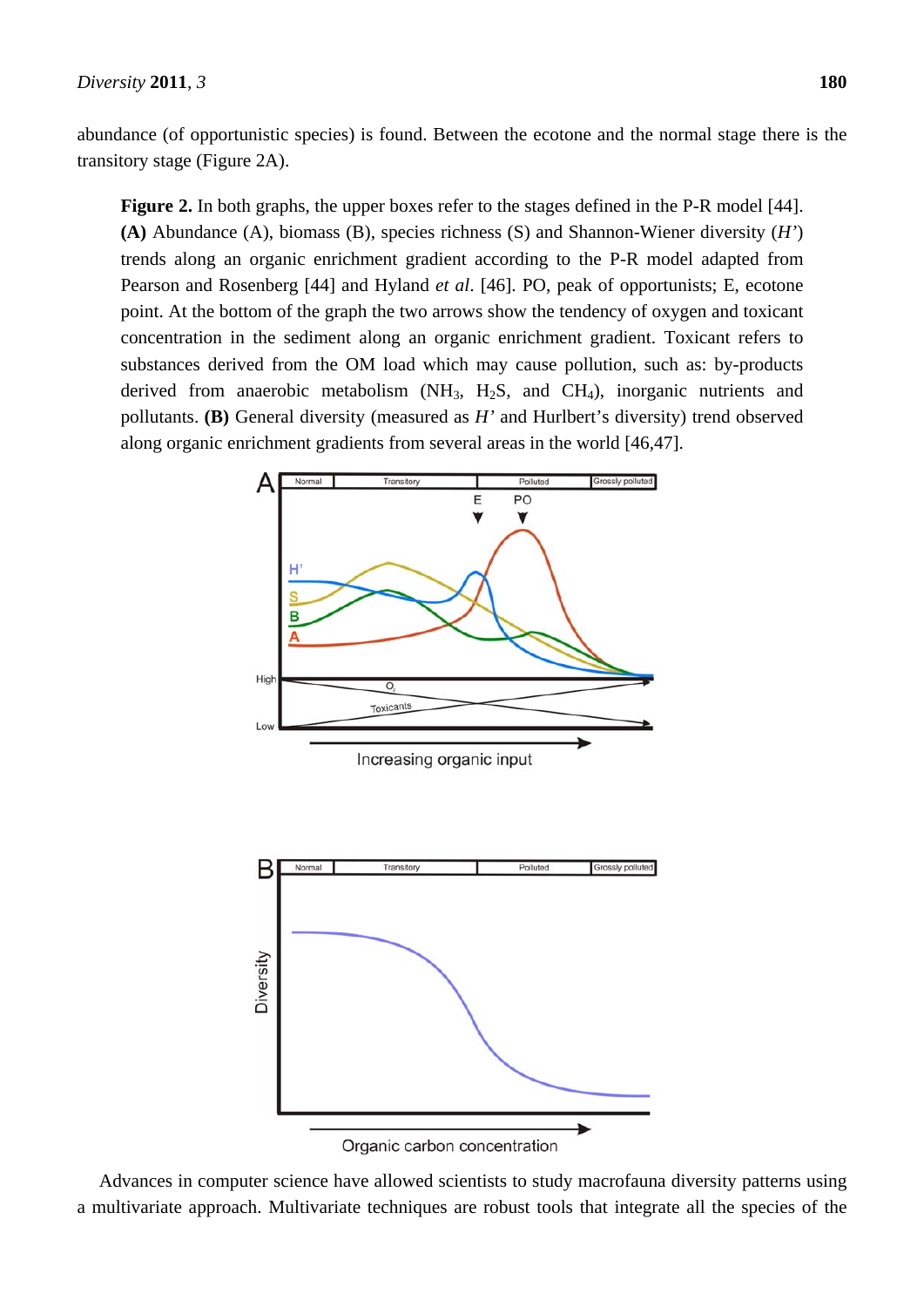community by using matrices of macrofauna. These techniques can take into account, not just the number of species and individuals, but also the species identities and function. Hence, these tools can help in the study of the diversity of the macrofauna community, integrating its structure and composition. Additionally, multivariate techniques such as non-parametric multi-dimensional scaling (nMDS) are useful for studying macrofauna succession over spatial or temporal gradients. By using the distances within samples, we can get a representation of the stage and trend of the succession of a given community over a specific area or time span [24,48-51]. Nowadays, there are emerging techniques for measuring functional diversity that may help us to predict the loss of ecosystem functions caused by the loss of diversity [52].

In this paper we aim to review the diversity patterns of macrofauna under the influence of marine fish farming. First, we explain the spatial and temporal patterns of the diversity of macrofauna affected by fish farming and compare them with theP-R model. Then we comment the role of wild fish on modifying macrofauna diversity patterns in sediments affected by fish farming. Finally, we explain the importance of the macrofauna diversity in the ecosystem functioning and we give some recommendations to assess functional diversity related to relevant processes at ecosystem level.

#### **2. Spatial Patterns in Benthic Macrofauna Diversity Caused by Fish Farming**

Fish farming has similar effects on the benthos than other sources of organic enrichment, producing detrimental conditions derived from oxygen depletion and anaerobic metabolism, leading to changes in benthic diversity [53 and cites therein]. The deposition rate of OM derived from fish farming ultimately modulates the diversity patterns of the benthic communities in these areas [5,7,9,11]. OM deposition rates derived from aquaculture show an exponential decrease with distance from fish farms [9,54,55], which limits the extent of the perturbation to an area close to the fish cages [4,56,57]. The deposition rate is determined by related parameters of the farm (cultured species, feed used, biomass of fish in the farm) and the hydrodynamics of the site (current strength and the variability of current strength and direction) [58-61].

The hydrodynamics of the site will also determine the spatial extent of the enrichment gradient. Low current velocities will cause most of the OM to settle underneath the footprint of the farm (even at very deep sites) [54], higher current strengths will cause the OM to be deposited away from the farm while variations in current strengths will cause the OM to be deposited over larger areas at lower deposition rates [62]. Another important characteristic of OM deposition associated with fish farming is that OM deposition rates will vary with the farm cycle in the cases where the fish production is not continuous along time. This is the case, for example, of salmon farming, where OM deposition rates rise as the fish grow and require more food [7].

The diversity patterns of macrofauna community derived from fish farming have been widely studied worldwide [7,8,10,62-69]. Following gradients of increasing organic enrichment benthic communities become less diverse, exhibit a lower biomass and a higher proportion of deposit feeders [44,70,71]. This is because as oxygen concentration decreases in the sediment, there is a shift towards a few opportunistic/tolerant/r-selected species, which usually have a small body size. Among the major taxa that compose macrofauna, malacostaca crustaceans, followed by bivalves and gastropods, are the most sensitive group to changes produced by oxygen depletion [72]. As regards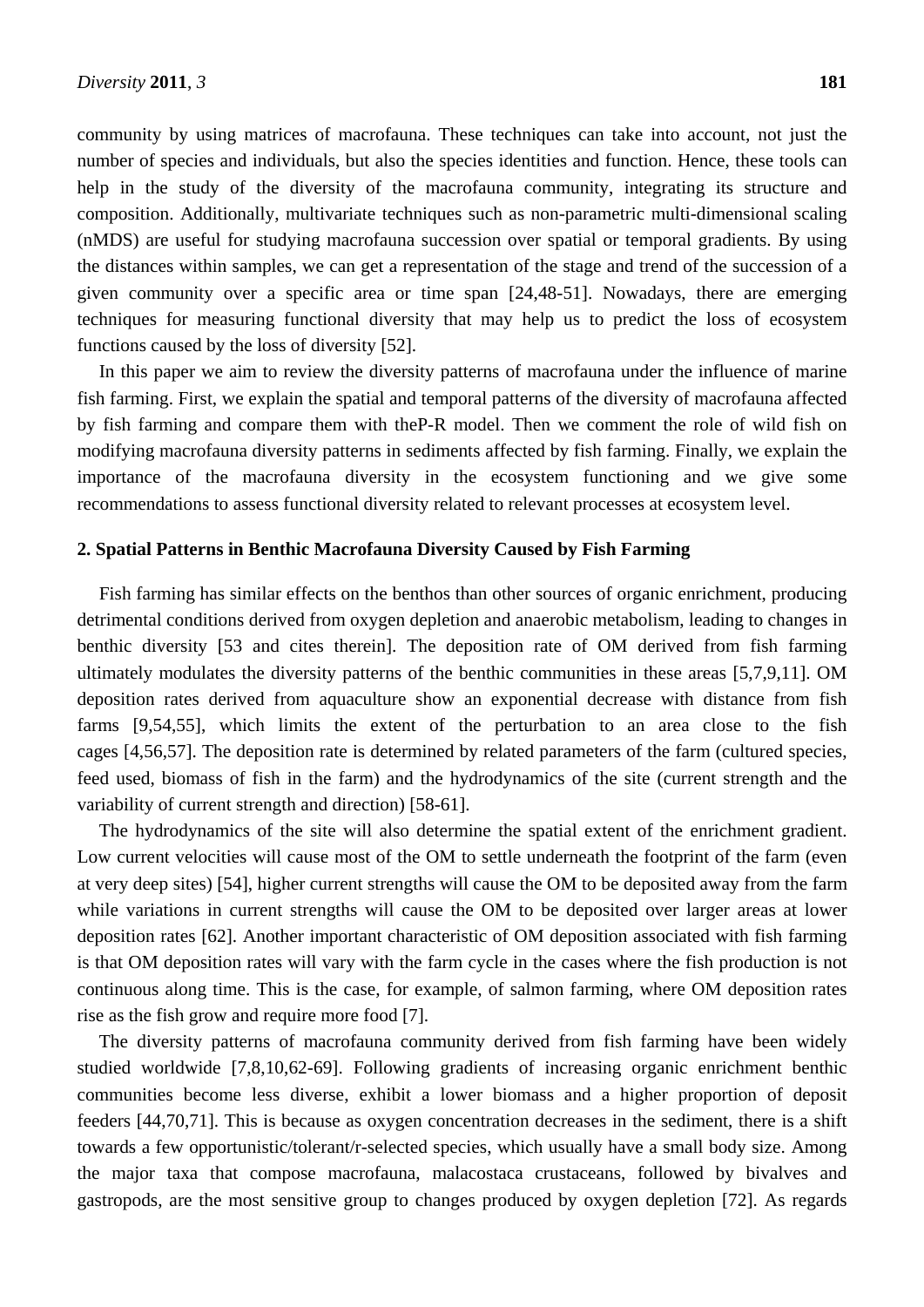polychaetes, there are both sensitive and tolerant species. Spionids, and specially Capitellids, are the most tolerant families of polychaetes [70]. Among them, Capitella spp. is regarded as the quintessential indicator of oxygen depletion [44,71,73].

The gradient derived from organic enrichment caused by aquaculture, in general terms, coincides with the successional trend shown by the P-R model. In addition, in some studies dealing with sediments impacted by fish farming, the trend of abundance, biomass, species richness and *H'* clearly matched with the P-R model [4,10,24,74,75]. However, in other studies the observed trends differed from the P-R model to some extent, finding no increase in species richness or *H'* at a medium level of organic enrichment [8,11,56,76,77]. The fact that in some cases community descriptors indices did not follow the exact trend defined by the P-R model may be due to different reasons. One reason could be the use of a low number of sampling points to characterize the gradient, thus not giving enough resolution to detect maximums of some of the community descriptors at intermediate levels. Another reason could be that the organic enrichment level was not sufficient to show the whole gradient. Moreover, the response of macrofauna to fish farm wastes may also be influenced by sediment characteristics. For example, it has been observed that the P-R model describes changes in species composition in communities inhabiting silty sediment better that in coarser sediments [78].

Regardless of the trends followed by community descriptors, it is clear that communities do not tend to follow a linear and proportional response to OM deposition rate, as it happens with the buildup of toxic by-products of anaerobic metabolism [79]. Biological systems, such as communities, are more likely to resist the perturbation until a threshold is reached, above which serious changes are produced [80] (Figure 2B). The P–R model has been expanded by defining lower and upper thresholds for the biogeochemical parameters total organic carbon, dissolved oxygen and sulfide concentrations and redox potential corresponding to the response of the benthic communities in coastal and marine regions [46,47,81].

Even though these thresholds help us to improve our forecasting capacity of benthic diversity patterns, it is hard to define universal thresholds for all sediments. That is to say, two areas with the same concentration of some biogeochemical parameters may show different benthic diversity and status. This is because there are some sediment characteristics such as the grain size, sediment type (carbonate or non-biogenic), natural sedimentation regime and habitat type, that highly influences the benthic community assemblages.

In the case of the grain size, fine-grained sediments show a lesser space between particles than coarse-grain sediments. This influences the exchange rate of pore water and water from the water column, which, in turn, has important consequences for the recycling of oxygen in the pore water [18]. Thus oxygen is more likely to be depleted in fine than in coarse sediments, and so, under the same OM sedimentation rate fine sediments are expected to suffer more hypoxic events.

In the case of the sediment type, non-biogenic sediments usually have a higher concentration of reactive iron compared with carbonate sediments [3]. Since iron has a capacity to buffer the toxicity of dissolved sulfides[42], fauna inhabiting non-biogenic sediments will resist organic enrichment better than those inhabiting carbonate sediments. Therefore, sediments with different grain sizes and types may favor or hinder the toxicity produced by the reduced conditions due to organic enrichment, indirectly modifying macrofauna diversity and structure [3,66,82].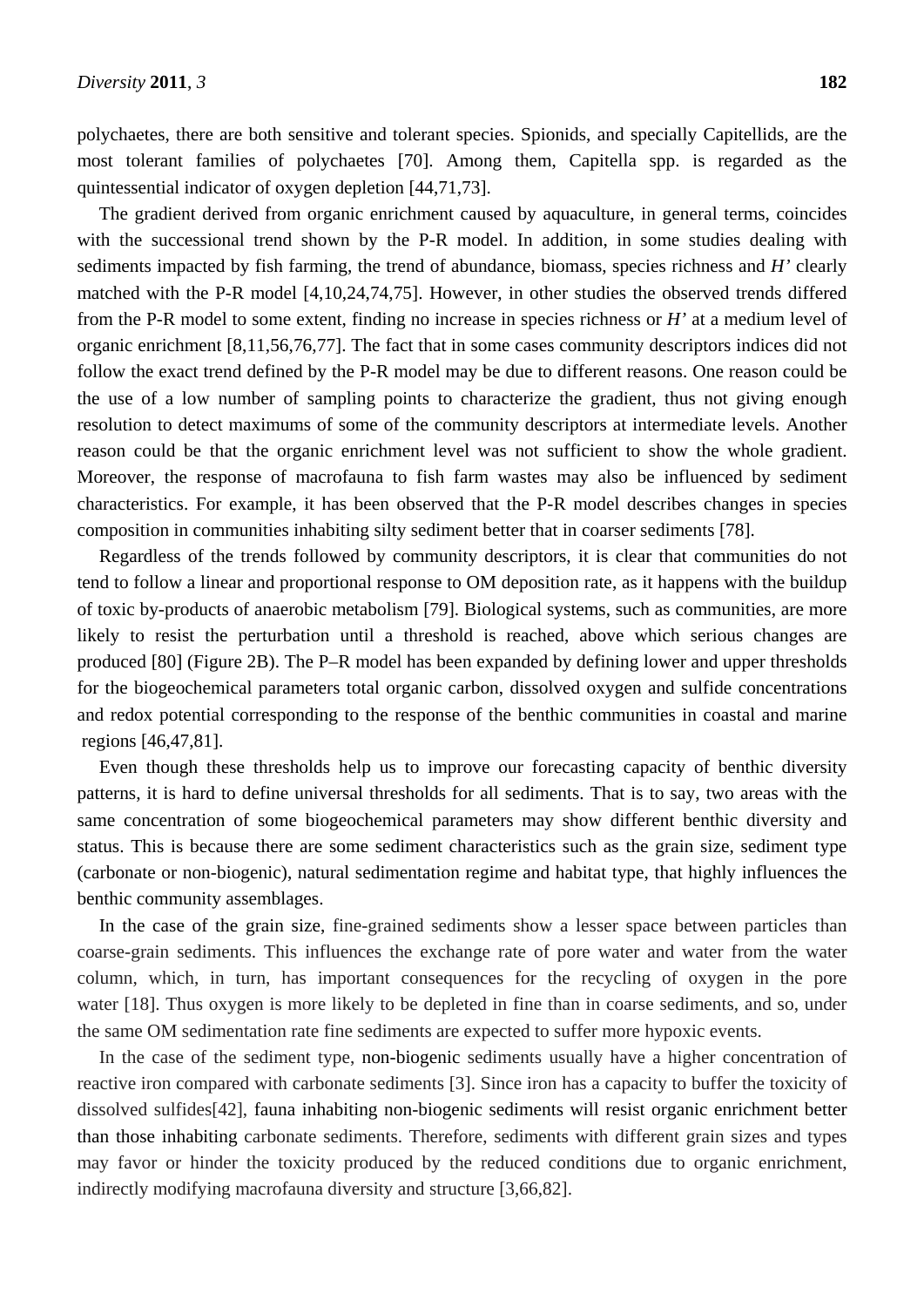The natural sedimentation regime is also an important variable to take into account. Areas that naturally have greater sedimentation regime are likely to cope better in OM enrichment conditions, since the benthic communities are pre-adapted to high organic inputs [49].

Diversity patterns of macrofauna influenced by fish farming have been mostly studied in "bare"/non-vegetated habitats (e.g., [4,8,24,74]). Vegetated habitats influence macrofauna assemblages, leading to a different structure from that seen in non-vegetated areas [83,84]. Therefore, in this type of sediments diversity patterns under the influence of fish farming may differ from the P-R model. Recently, some studies have dealt with this issue in two types of vegetated sediments, *Posidonia oceanica* meadows and Maërl beds [11,62,66,85,86].

*P. oceanica* meadows are a common habitat in the Mediterranean Sea, where this species is endemic [87]. Under the influence of fish farming, diversity and other community descriptors do not seem to follow the P-R model in this habitat, showing no significant variations between impacted and reference sites in most of the cases [66,85,86]. These observations could be due to the fact that the OM input derived from fish farming was not large enough to produce major changes in the macrofauna parameters. This is understandable since *P. oceanica* is considered to be a sensitive species to organic enrichment sources such as fish farming [88-90]. Accordingly, in these studies, *P. oceanica* was present even in the sampling stations close to the fish farms.

To understand whether the cause of different diversity patterns in *P. oceanica* meadows are due to the habitat identity, to low deposition rates or to both, experiments should be complemented with measurements of deposition rates of OM. This is an example of the importance of knowing, not just the distance to the farm, but also the deposition rates of OM when studying the changes in benthic communities.

Maërl beds are also a vegetated habitat formed by the accumulation of unattached coralline red algae. This habitat is commonly found in zones with strong currents between 15 and 60 m depth, approximately [91]. Despite being quite a common habitat, to the best of our knowledge only two studies have dealt with changes in the diversity patterns of macrofauna due to fish farming in Maërl beds [11,62]. These studies have revealed that most community descriptors (including diversity) may not show maximums at intermediate disturbance levels.

In one of these studies the deposition rate of OM were measured and revealed that the deposition rate below the fish farm was significantly greater than the basal deposition rate [11]. Thus, below the fish farms coralline algae were mostly dead [11,62]. Due to the small number of studies, more research on diversity patterns of macrofauna is necessary on vegetated sediments, to ensure if the patterns shown in these studies are widespread.

In summary, under the influence of fish farming, macrofauna follows the general trends of diversity and other community parameters defined in the P-R model, but these trends can vary according to sediment local characteristics (*i.e.* grain size, sediment type, basal conditions and habitat type). In order to have a better forecasting of the diversity patterns in different sediments affected by fish farming, different thresholds should be calculated according to the sediment local characteristics. To do this, more research effort on merging OM deposition rates, sediment local characteristics and macrofauna diversity patterns should be carried out.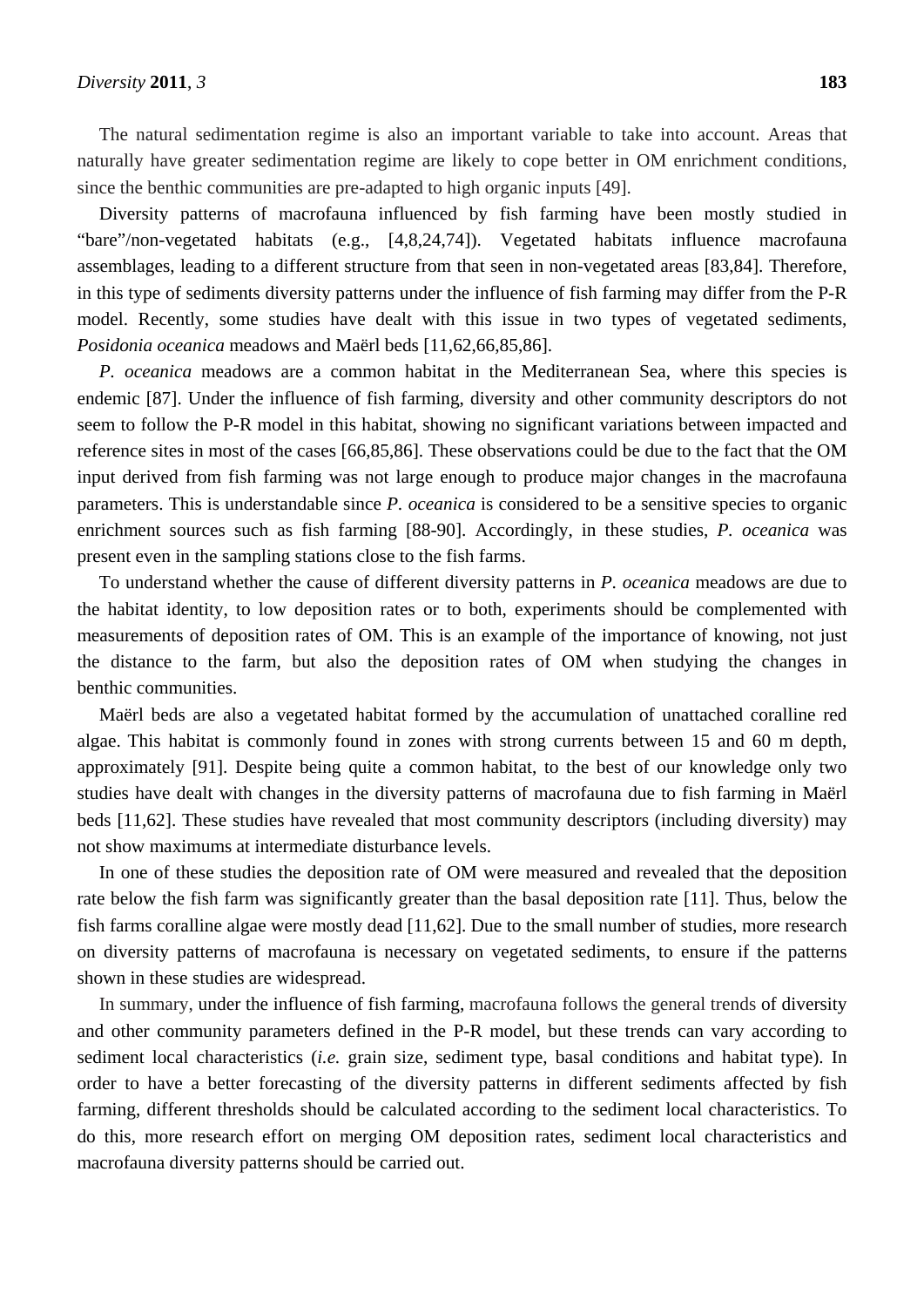#### **3. Temporal Patterns in Benthic Macrofauna Diversity after Fish Farm Abatement**

The chemical conditions of the sediment after the cessation of the fish farming activity can be restored in a relatively short period of time, even though the recovery of the communities inhabiting the sediment is expected to be slower [65]. This is due to fact that the recruitment of less pollution-tolerant species can only take place after reestablishment of non-polluted conditions in the sediment [50]. In this manuscript, we will use the term "sediment recovery" to refer to the recovery of the macrofauna community.

Seabed recovery after the cessation of fish farm activity shows a high variation among different regions around the world. Some studies found a rapid recovery lasting from few [64,92] to several months [7,49], while in most takes years [2,48,50,51,65,93-96]. The potential of the benthic community to recover after organic enrichment abatement depends on abiotic and biotic factors, as well as on natural sedimentation regime, that determine the species composition within the community and on the tolerance among these species of hypoxia and anoxia [72,97]. Abiotic factors include: depth, topography, current velocity and direction, water temperature, cultured species and composition of feed, [51,93], while biotic factors include: recruitment (larvae supply), competition and ratio of opportunistic species among others [64,98].

In this sense, the recovery of sediments (either defaunated or with a degraded community) after periods of hypoxia is quicker in open coastal areas than in sheltered ones [93]. As for the spatial diversity patterns, natural sedimentation regime also affects the recovery of the sediments. Sediments with a natural high OM load are expected to hold communities with a greater proportion of opportunistic species with shorten life cycles and higher tolerance to oxygen depletion compared to more oligotrophic sediments [66]. Opportunists are the initial colonizers of impacted sediments after the perturbation has ceased [98]. Considering that the colonization of impacted areas is mainly performed with the communities of adjacent areas [99], the species of sediments with a natural high OM load are more likely to rapidly recolonize the impacted areas after the cessation of the disturbance. Therefore, sediments with a natural high OM load may have a natural resilience to overcome organic enrichment episodes [49]. These are some examples that show us how important it is to take into account the baseline conditions of the area in order to better predict recovery [25].

According to Pearson and Rosenberg [44], the temporal pattern of recovery of sediments is similar to the established successional stages of the P-R model along a spatial gradient of organic enrichment, but with unpredictable intermediate stages. This is also the case for sediments after fish farm cessation, where the diversity and structure of the macrofauna community match the trend of the P-R model for the initial and final stages, but not for intermediate stages [48-51]. This unpredictability of intermediate stages of recovery may be due to secondary disturbances [48,51].

Secondary disturbances can be intrinsic, such as the increase in organic material due to exploitation of sedimented nutrients by algal production [48], or extrinsic due to other sources of external perturbation, such as the import of OM [50,51]. The higher variability in the temporal pattern of succession may be due to the fact that transitory communities show a lower diversity and a more simple functional structure than undisturbed communities [51]. Thus, transitory communities can be less resilient to environmental shifts compared with undisturbed communities [100,101].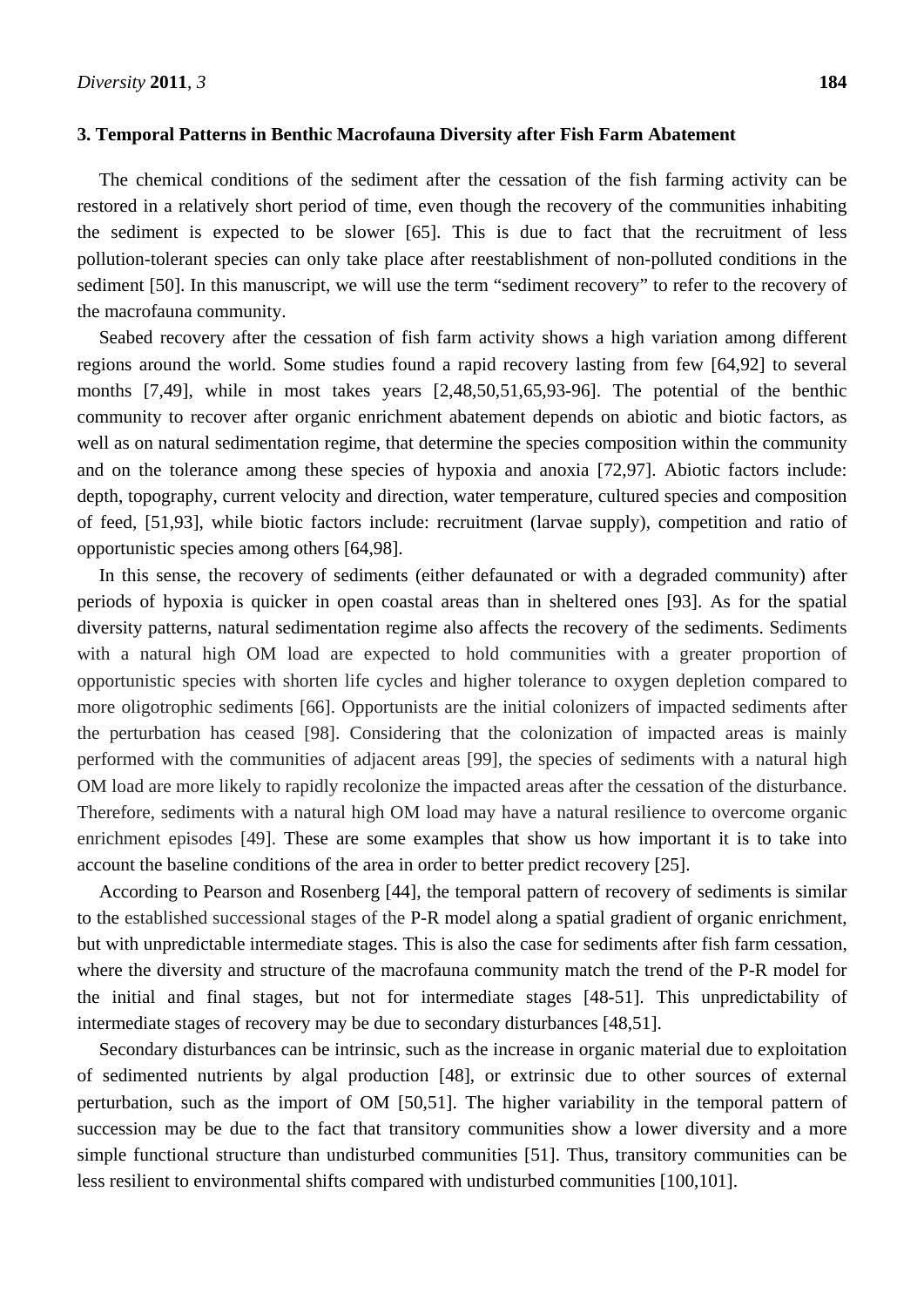Improving our understanding on benthic recovery could contribute to better manage fish farming by helping to establish optimized fallowing periods between production cycles. More importantly, it would help us to predict the changes that occur during farming so that overloading of the sediment, *i.e.* defaunation or polluted community stages can be prevented. Furthermore, examining the dynamics of benthic recovery could allow us to predict possible catastrophic shifts [102]. For example, a shift towards a different community than the previous one before the fish farm activity began [96]. More research should focus on studying the dynamics of benthic recovery, identifying the factors that produce secondary disturbances during recovery processes and comprehending the way that the secondary disturbances affect recovery dynamics.

#### **4. Wild Fish Modulate the Benthic Effects of Fish Farming on Macrofauna Diversity Patterns**

Fish cages, as any other floating object in the sea, tend to aggregate wild fish in their vicinities [103-109], an effect which has been reported in many parts of the world [103,104,110-112]. The attraction of wild fish to fish cages is enhanced by the fact that wild fish consume fish feed, feces or substances derived from the feeding of the cultured fish [55,113-115]. Hence, fish farms can hold up to 40 tons of wild fish [107,108] and abundances 20 times greater than in natural conditions [104] (Figure 3). Thus, wild fish may play a substantial role on modulating the effects of fish farming on the benthos and so, on the diversity patterns of macrofauna. Despite this fact, very little attention has been paid to this issue.

**Figure 3.** Picture showing wild fish aggregation in a fish farm in the Mediterranean Sea (Spain).



The most obvious effect of wild fish related with aquaculture environmental effects is the consumption of fish farm wastes. In the few studies that have dealt with this issue it has been found that, in the water column, wild fish can consume a substantial part (between 80 and 40%) of the total wastes released by fish farming [55,113,115]. So it is expected that wild fish indirectly modulates macrofauna diversity patterns by diminishing organic enrichment conditions derived from fish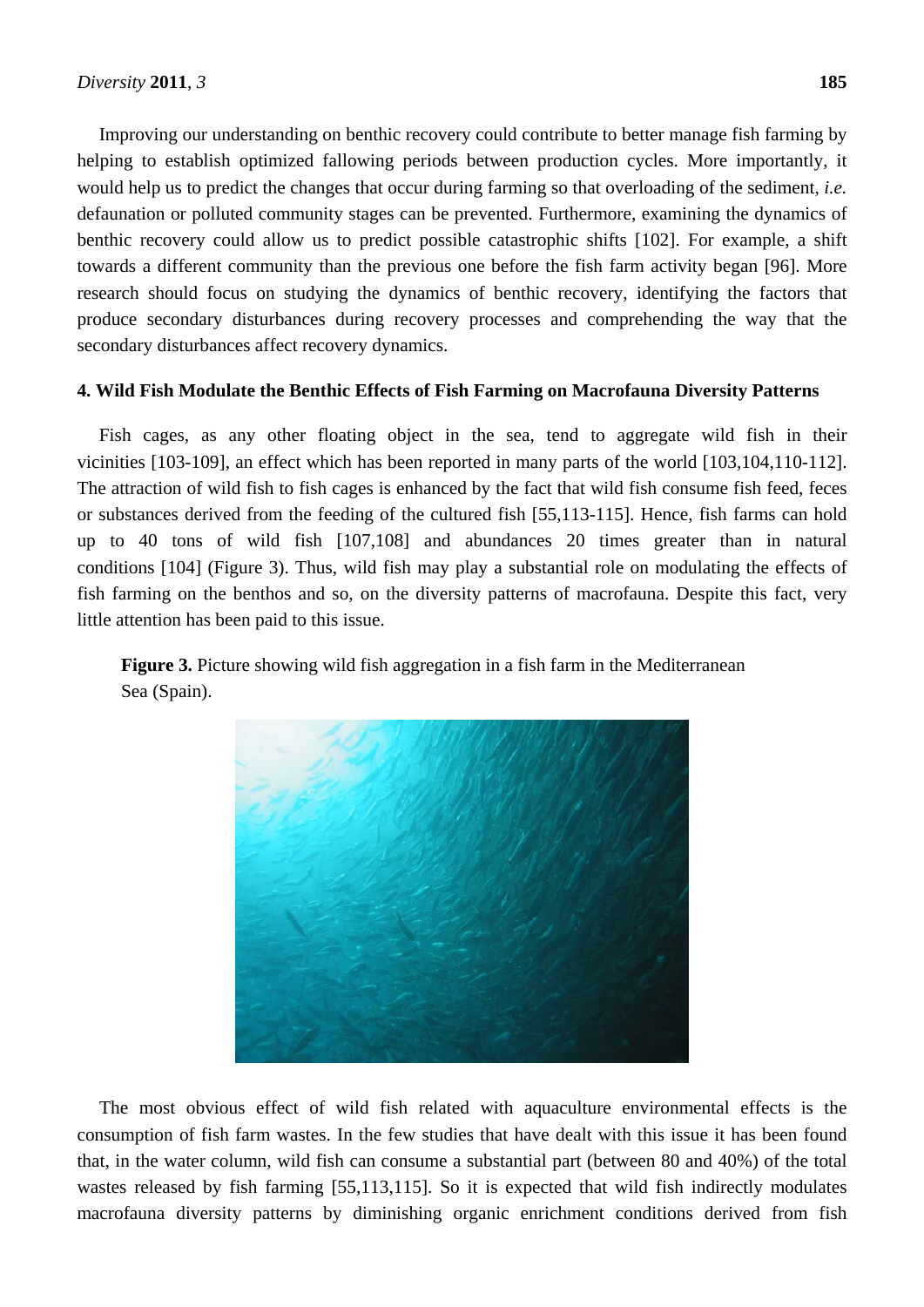farming. Wild fish abundance and biomass varies greatly among locations [103,107,108,110], hence the extent to which wild fish modulate macrofauna diversity is expected to be also greatly variable among fish farms.

On the other hand, wild fish can also modulate the macrofaunal diversity and structure in a direct way. Demersal and benthic wild fish when feeding may have several effects on the benthic system, not only arising from their predation on the benthic fauna, but also from the consumption of OM on the seabed and resulting bioturbation of the sediment [116]. Wild fish, by consuming organic wastes and bioturbating the sediments, can ameliorate the effects of organic reduced/anoxic conditions due to organic enrichment and increasing mineralization rates [115,116]. These processes improve the sediment chemical status by increasing the oxygen supply to the sediments and by diminishing toxic metabolites derived from anoxic metabolism. Moreover, wild fish that feed on macrofauna community, decrease macrofauna tolerant species density, such as Capitellidae, increasing the evenness among species of the community and so the *H'* [115]. This behavior of wild fish has been observed in locations with sheltered conditions [115,116].

However, in more open water locations, demersal and benthic wild fish do not have a significant effect on the benthic community [117]. This may be because, at these locations, the low waste sedimentation rate that reaches the benthos prevents wild fish attraction.

In summary, associated wild fish can influence macrofauna diversity patterns by diminish organic enrichment derived from fish farming in two ways: (1) indirectly, in the water column, by decreasing the deposition rates of OM to the benthic system and (2) directly, in the sea bed, by consuming fish farm wastes, predation and bioturbation. Due to the limited number of works studying these issues, more experiments are needed in order to provide more robust estimates of the effect of wild fish in reducing deposition rates of OM and to better understand how wild fish modulate macrofauna benthic diversity and structure and the drivers that influence these patterns.

## **5. Assessing Loss on Ecosystem Functioning due to the Alteration of Diversity in Sediments Influenced by Fish Farming**

Diversity is influenced by processes in the ecosystem such as disturbances, but at the same time, diversity influences the performance of ecosystem functions [118]. Thus, the alterations in the macrofauna diversity caused by fish farming may have important consequences in ecosystem functions, such as the mineralization of OM.

Macrofauna communities that exhibit a natural diversity, have a range of species with different biology, and so with different active biological transport traits [119,120]. Conversely, sediments affected by organic enrichment sources, such as fish farming, show less diverse macrofauna communities mainly composed by small opportunistic species with lower active biological transport activity [44,96,121]. This results in decreased metabolic capacity of the sediment, which may not be able to put up with the high OM loads derived from the fish farming activity, and may result in increased accumulation of organic waste products [122].

Of special relevance for the environmental management of aquaculture is to consider how the alteration of benthic diversity affects the metabolic capacity of the sediment, in order to maintain a community able to put up with the increased OM loads derived from the fish farming activity.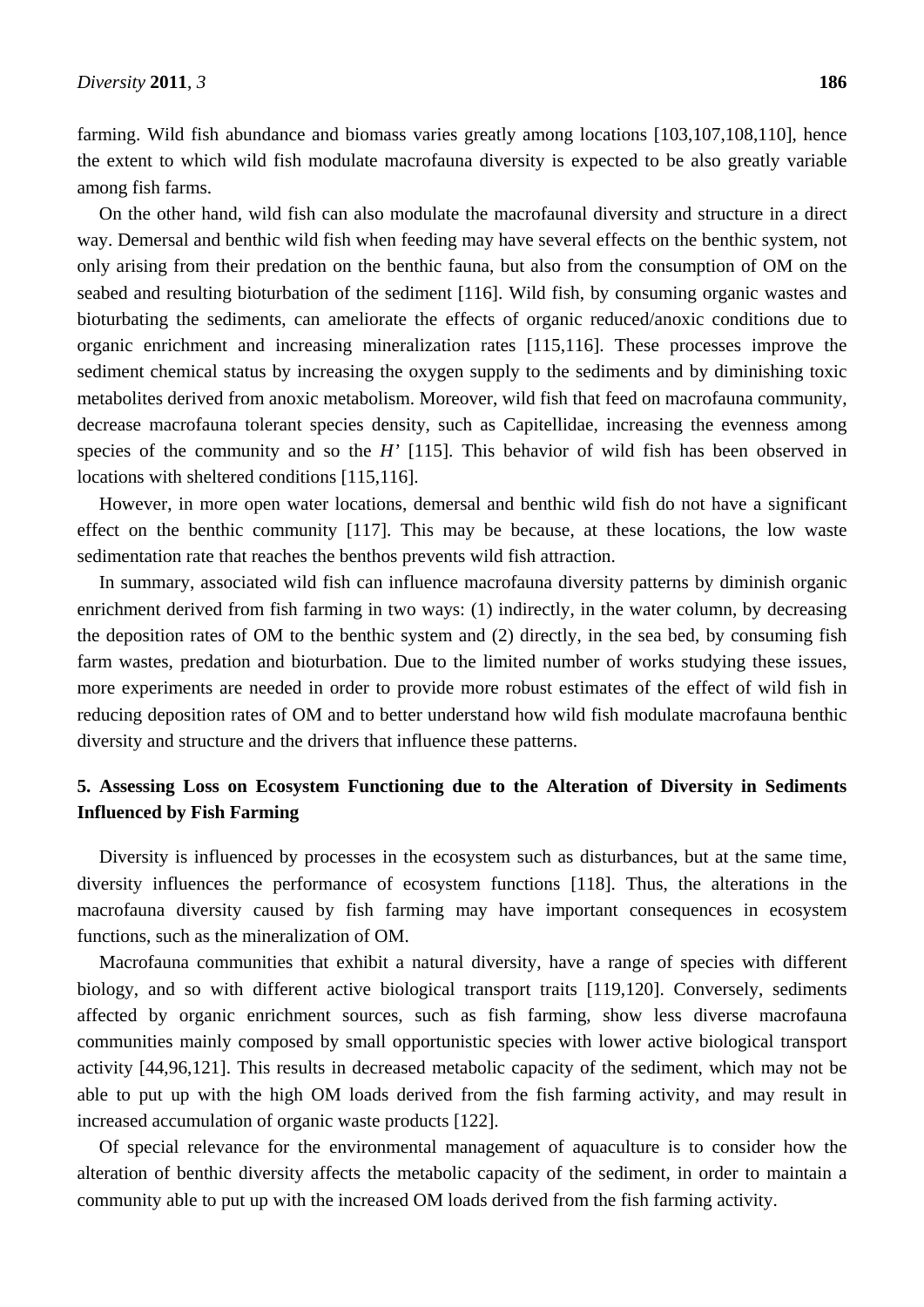Concerning the P-R model, the maximum active biological transport activity of macrofauna species, as regards traits and sediment depth, refers to the normal stage [44,73]. Accordingly, this stage is the one which has the widest oxic layer in the sediment. This matches with Hargrave *et al*. [81], which related the normal stage of the P-R model to the highest levels of the species diversity and redox potential. Similarly, models based on the macrofauna diversity patterns along OM gradients have shown diversity to be greater with lower OM loads [46,47] (Figure 1B).

Even though communities at the normal stage are expected to have a maximum performance of the ecosystem processes, a decrease in the diversity does not necessarily imply a decrease in the performance of a specific ecosystem processes [123]. Ecosystem processes may be more dependent on functional diversity than on species diversity [124,125]. This is because there may be functionally equivalent species, and so the disappearance of some of these species may not alter the performance of a specific ecosystem function notably [126].

Nevertheless, different species may have different active biological transport traits that may contribute to a different extent to the transport of electron acceptors between the water column and the porewater [124,127]. Among the species that form a community, keystone species have a great importance since they have a disproportionate effect in the maintenance of community structure and ecosystem functioning [127-129]. Because of this, diversity and functional diversity have a positive, but not linear, relationship with ecosystem functioning [123,130].

Following this reasoning, in areas affected by aquaculture, if we are aiming to keep ecosystem processes at a viable rate, the best strategy to assess the status of ecosystem processes may not be to use traditional diversity measures, such as species richness and *H'*. For example, the loss of just one species may not produce a sensitive decrease in the overall community diversity, but it may have different relevance for the ecosystem processes. If the species lost is functionally equivalent with another one, it may not imply a notable decrease in the performance of a given ecosystem process [123,131]. However, if the species lost is a keystone species, its removal can have a notable decrease in the performance of the process [132] (Figure 4). Similarly, as regards benthic recovery after the cessation of the fish farming, the restoration of ecosystem functions may be a more useful indicator of recovery than the community equivalence with unpolluted areas [121].

Few studies have dealt with the effects of fish farming on the ecosystem functioning [11,51,96,121,133]. In these studies, one or more functional traits have been assigned to each species and then the changes on functional diversity have been compared according to the level of fish farm impact. All these studies have not focused on a particular ecosystem process and so they have given the same importance to each trait. To the best of our knowledge, only Papageorgiou *et al*. [133] have really employed active biological transport traits in the delineation of functional groups.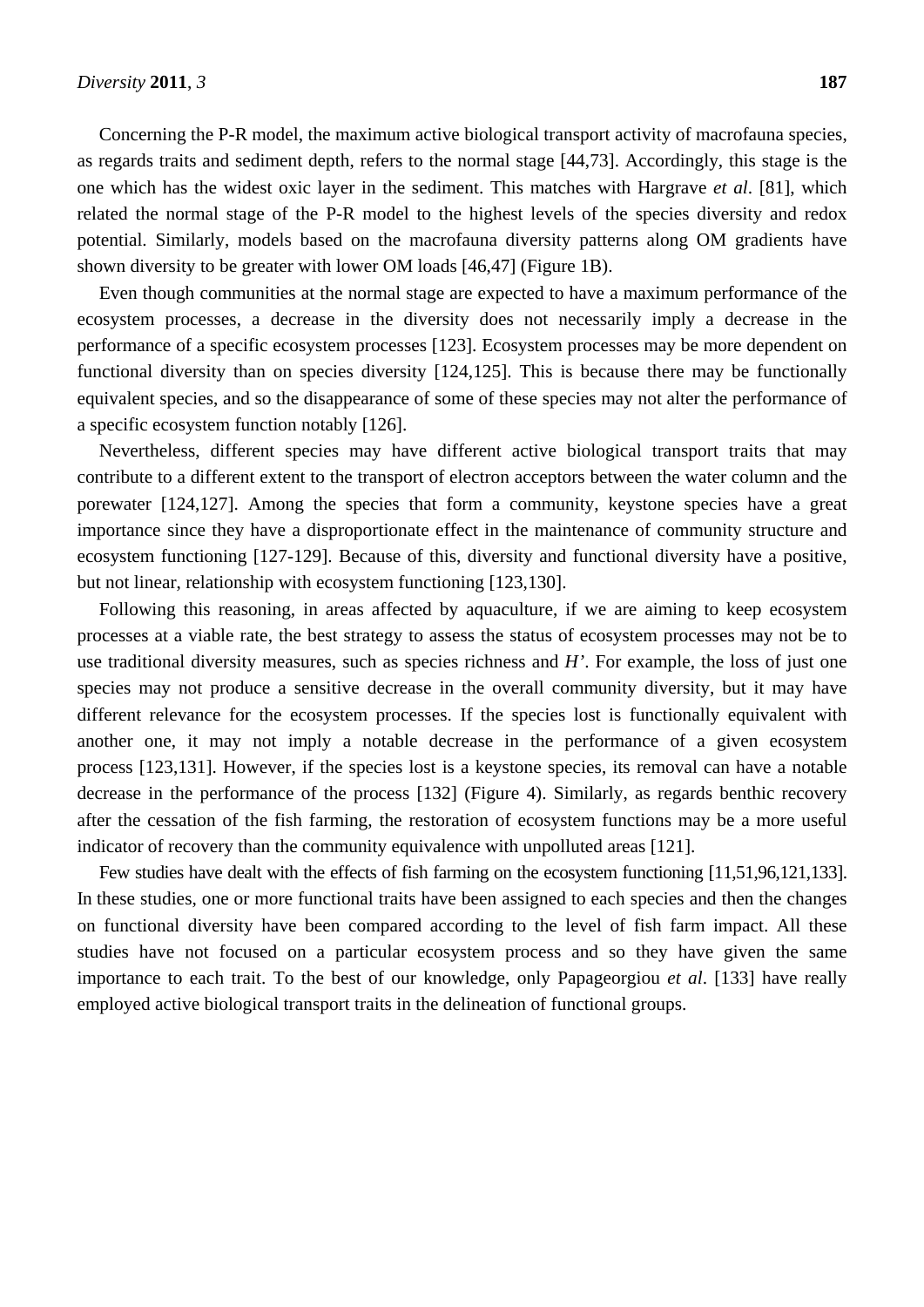**Figure 4.** A simplified example of the relative importance that each species could have for a given ecosystem function, and the differential loss of performance of an ecosystem function due to the extinction of different species. **(A)** This example is based on a macrofauna community composed of eight species which are assigned to different functional groups according to their active biological transport traits. **(B)** Different traits of active biological transport enhance the metabolic capacity of the sediment to a different extent. Hence, the extinction of different species may affect ecosystem functioning differently according to the type and uniqueness of the trait of the species lost. Note that the loss of species richness, *per se*, does not necessarily imply a decrease in the performance of a given ecosystem process [123,131]. But, some species may have a disproportionate influence relative to others, and their removal can incur a notable decrease in the performance of that process [132].

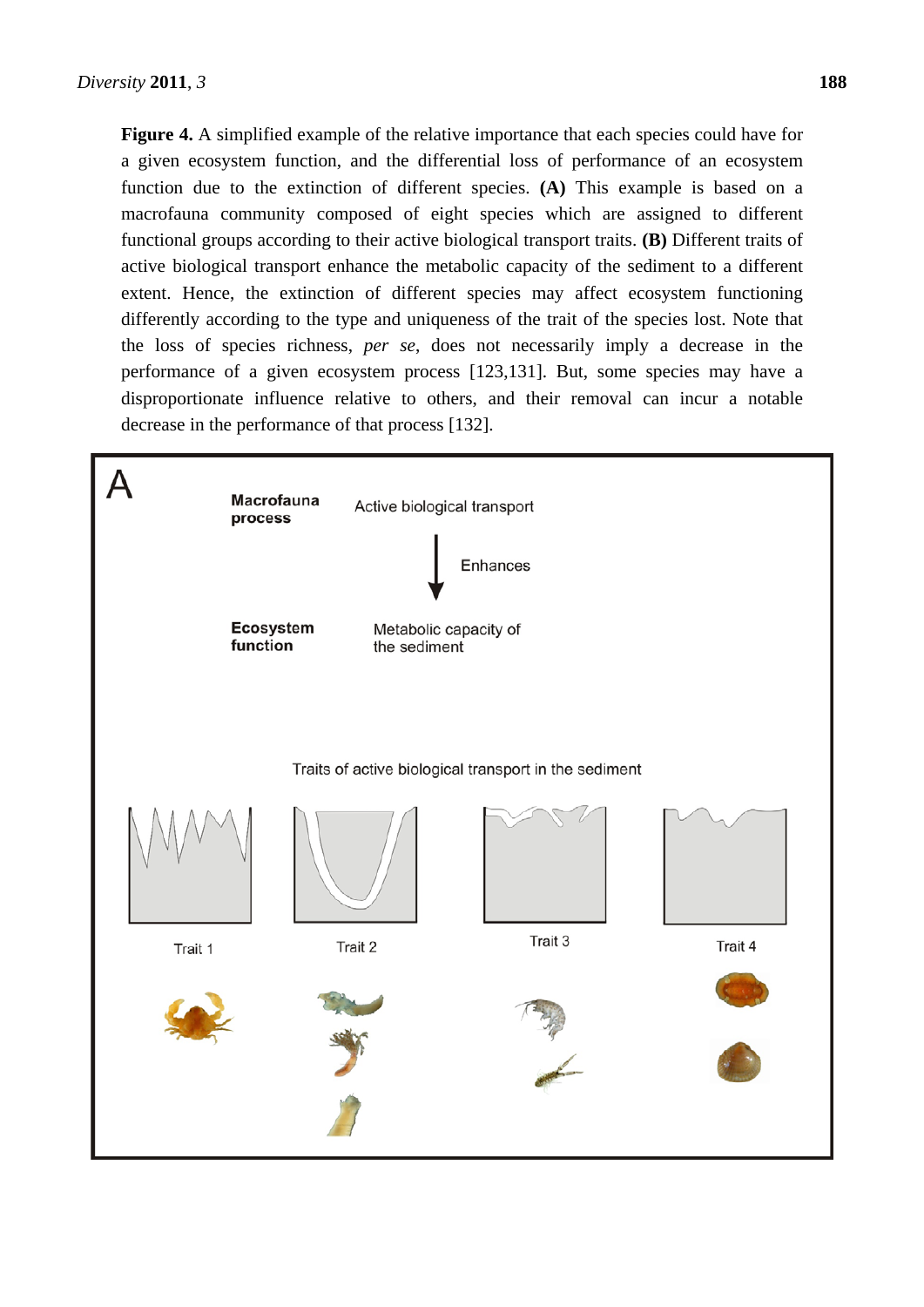**Figure 4.** *Cont.*



The work from Papageorgiou *et al*. [133] could be a good starting point to develop a measure of functional diversity of the macrofauna community that allows us to assess the performance of a specific relevant ecosystem process, such as, the metabolic capacity of the sediment. Let us call this measure performance of functional diversity (PFD). A way of developing such a measure could be by addressing the following issues: (1) identification of which species and traits have a large influence on a specific ecosystem process, (2) development of functional response groups based on these traits [134] and (3) estimating the relative importance of each functional group to the specific ecosystem process (Figure 4).

There has already been some work done on the identification of the species relevant traits related to the metabolic capacity of the sediment [135], but more experiments may be necessary for some species whose traits are not clearly defined. Then, the species, according to their relevant traits, could be included in their corresponding functional group. It would also be important to identify the presence of keystone species, if any. Once keystone species have been identified; each keystone could be treated as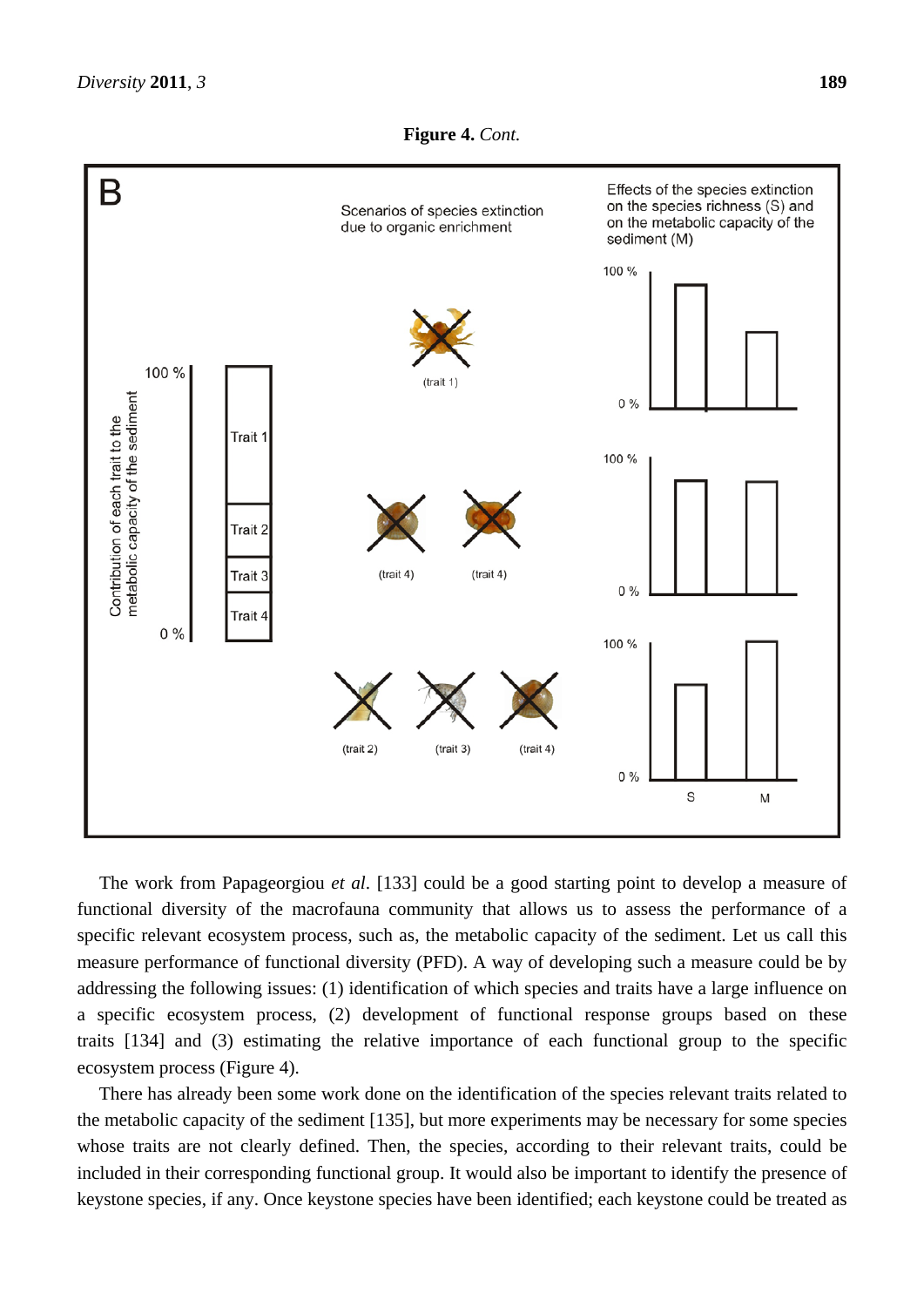a separate functional group. After the functional groups have been developed, it would be desirable to quantify the relative importance of each functional group for a given ecosystem process by performing specific experiments for this task [124,136].

Then, the measure of PFD could be developed under a similar conceptual basis as functional diversity (FD) defined by Petchey and Gaston [137] , in the sense that it takes into account the relative importance of each functional group to calculate functional diversity. However, in our case, it would be desirable that the measure obtained would be related to an estimation of the performance of the ecosystem process.

Thereby, it would be possible to assess the status of the ecosystem functioning for a given process by studying the composition and structure of a community and then applying the measure of PFD. Furthermore, "functional" thresholds related to fish farming for a particular macrofauna community could be obtained, *i.e.* the maximum organic load that a given community can undergo maintaining the metabolic capacity of the sediment at a viable rate.

The same proceeding could be done for other relevant ecosystem processes in order to obtain their respective "functional" thresholds for different macrofauna communities. The use of PFD measures would allow to assess the status of the ecosystem functioning and to predict the decrease in performance of ecosystem processes derived from the alteration of diversity due to fish farming.

Nevertheless, it has to be considered that species with the same specific traits may differ in aspects related with their ecology, and different environmental conditions may affect the rates of their activities differently. Furthermore, species linkages are poorly understood, and removal of one could, directly or indirectly, affect others [132]. The more the spatial and temporal variability increases, more species are needed to ensure a viable performance of ecosystem processes [123].Thus, taking into account that we live in a constantly changing world, as a measure of precaution, it would be recommended to preserve a greater amount of diversity than just the exact estimated quantity to maintain ecosystem functions.

### **6. Conclusions**

Macrofauna diversity patterns under the influence of fish farming have been studied to some extent, but further research is needed in order to have a more accurate forecasting capacity of these patterns. On the one hand, more studies merging OM deposition rates, sediment local characteristics and macrofauna diversity patterns, should be performed. Benthic succession should be investigated more thoroughly in order to try to disentangle the different drivers that make diversity patterns so unpredictable at transitory stages. Also, the role of wild fish in modulating macrofauna diversity patterns (directly and indirectly) should be studied more deeply in order to have a better understanding of these processes. On the other hand, it would be desirable to be able to measure functional diversity related to processes relevant at an ecosystem level. To do this, we should create functional groups based on relevant traits linked to ecosystem processes and take into account the relative importance of each functional group in a given ecosystem process. Advances in these directions could help environmental protection agencies to improve their management strategies to guarantee a good status of the diversity and ecosystem functioning of sediments influenced by fish farming.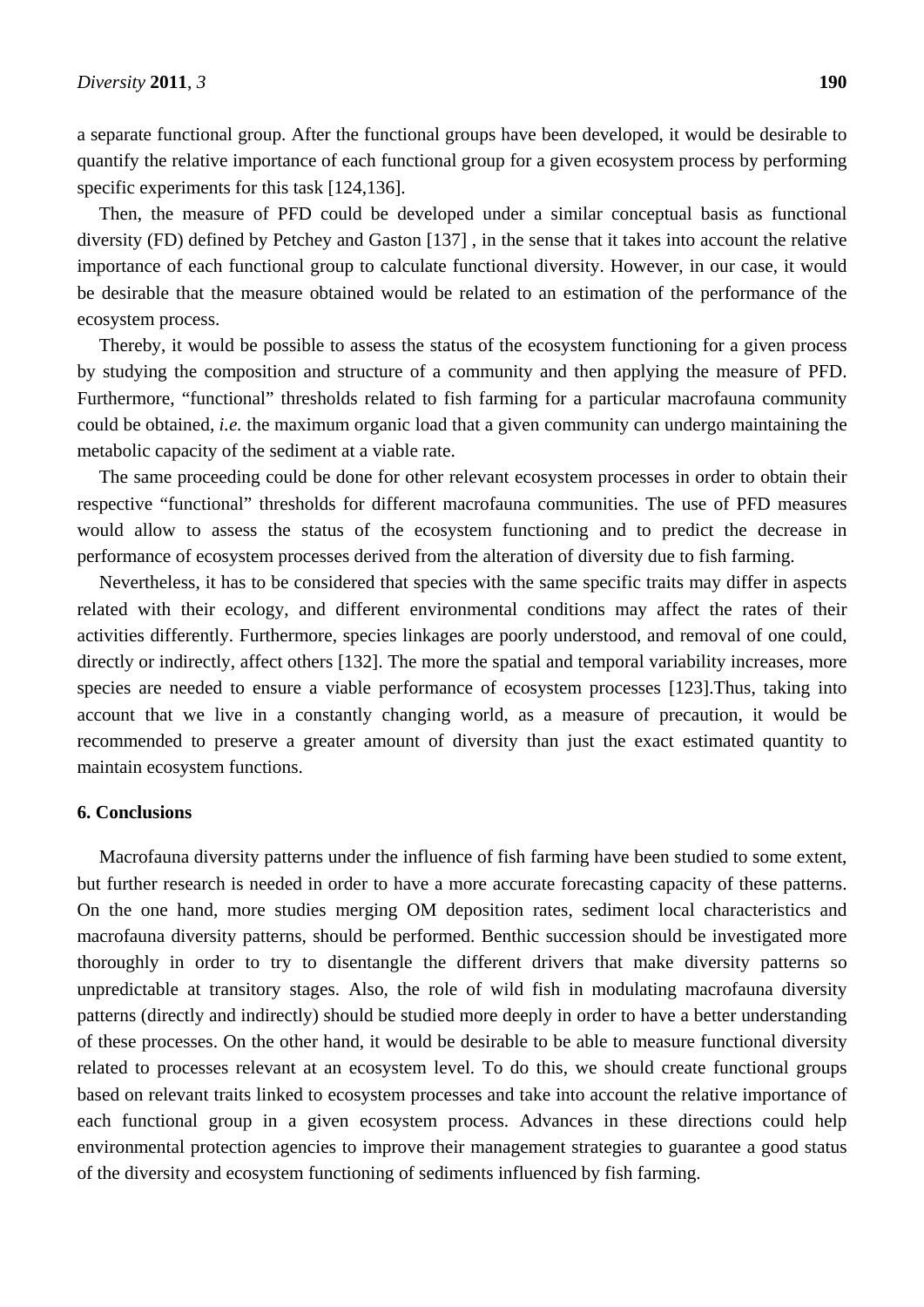#### **Acknowledgments**

C. S. would like to thank the guest editor Cristina Munari for the chance to participate in this special issue. Three anonymous reviewers provided comments that significantly improved this work.

### **References**

- 1. FAO. The State of World Fisheries and Aquaculture 2006; Food and Agricultural Organization: Rome, Italy, 2007.
- 2. Gowen, R.J.; Bradbury, N.B. The ecological impact of salmonid farming in coastal waters—A review. *Oceanogr. Mar. Biol.* **1987**, *25*, 563–575.
- 3. Holmer, M.; Wildfish, D.; Hargrave, B. Organic enrichment from marine finfish Aquaculture and effects on sediment biogeochemical processes. In *Environmental Effects of Marine Finfish Aquaculture*; Hargrave, B.T., Ed.; Springer: Berlin, Germany, 2005; pp. 181–206.
- 4. Brown, J.R.; Gowen, R.J.; Mclusky, D.S. The effect of salmon farming on the benthos of a Scottish Sea Loch. *J. Exp. Mar. Biol. Ecol.* **1987**, *109*, 39–51.
- 5. Hall, P.O.J.; Anderson, L.G.; Holby, O.; Kollberg, S.; Samuelsson, M.O. Chemical fluxes and mass balances in a marine fish cage farm .1. Carbon. *Mar. Ecol. Prog. Ser.* **1990**, *61*, 61–73.
- 6. Sanz-Lazaro, C.; Marin, A. Assessment of finfish aquaculture impact on the benthic communities in the Mediterranean Sea. In *Aquaculture I. Dynamic Biochemistry, Process Biotechnology and Molecular Biology 2*; Russo, R., Ed.; Global Science Books: Ikenobe, Japan, 2008; pp. 21–32.
- 7. Brooks, K.M.; Mahnken, C.V.W. Interactions of Atlantic salmon in the Pacific northwest environment II. Organic wastes. *Fisheries Research* **2003**, *62*, 255–293.
- 8. Vita, R.; Marin, A. Environmental impact of capture-based bluefin tuna aquaculture on benthic communities in the western Mediterranean. *Aquacult. Res.* **2007**, *38*, 331–339.
- 9. Holmer, M.; Marbà, N.; Díaz-Almela, E.; Duarte, C.M.; Tsapakis, M.; Danovaro, R. Sedimentation of organic matter from fish farms in oligotrophic Mediterranean assessed through bulk and stable isotope (delta C-13 and delta N-15) analyses. *Aquaculture* **2007**, *262*, 268–280.
- 10. Kutti, T.; Hansen, P.K.; Ervik, A.; Hoisaeter, T.; Johannessen, P. Effects of organic effluents from a salmon farm on a fjord system. II. Temporal and spatial patterns in infauna community composition. *Aquaculture* **2007**, *262*, 355–366.
- 11. Sanz-Lazaro, C.; Belando, M.D.; Marín-Guirao, L.; Navarrete-Mier, F.; Marín, A. Relationship between sedimentation rates and benthic impact on Maërl beds derived from fish farming in the Mediterranean. *Mar. Environ. Res.* **2011**, *71*, 22–30.
- 12. Vita, R.; Marín, A.; Jimenez-Brinquis, B.; Cesar, A.; Marín-Guirao, L.; Borredat, M. Aquaculture of Bluefin tuna in the Mediterranean: Evaluation of organic particulate wastes. *Aquacult. Res.* **2004**, *35*, 1384–1387.
- 13. Holmer, M.; Kristensen, E. Impact of marine fish cage farming on metabolism and sulfate reduction of underlying sediments. *Mar. Ecol. Prog. Ser.* **1992**, *80*, 191–201.
- 14. Sanz-Lázaro, C.; Valdemarsen, T.; Marin, A.; Holmer, M. The effect of temperature on the biogeochemical cycles in marine organic-enriched benthic systems: Implications in a global warming scenario. **2011** (submitted).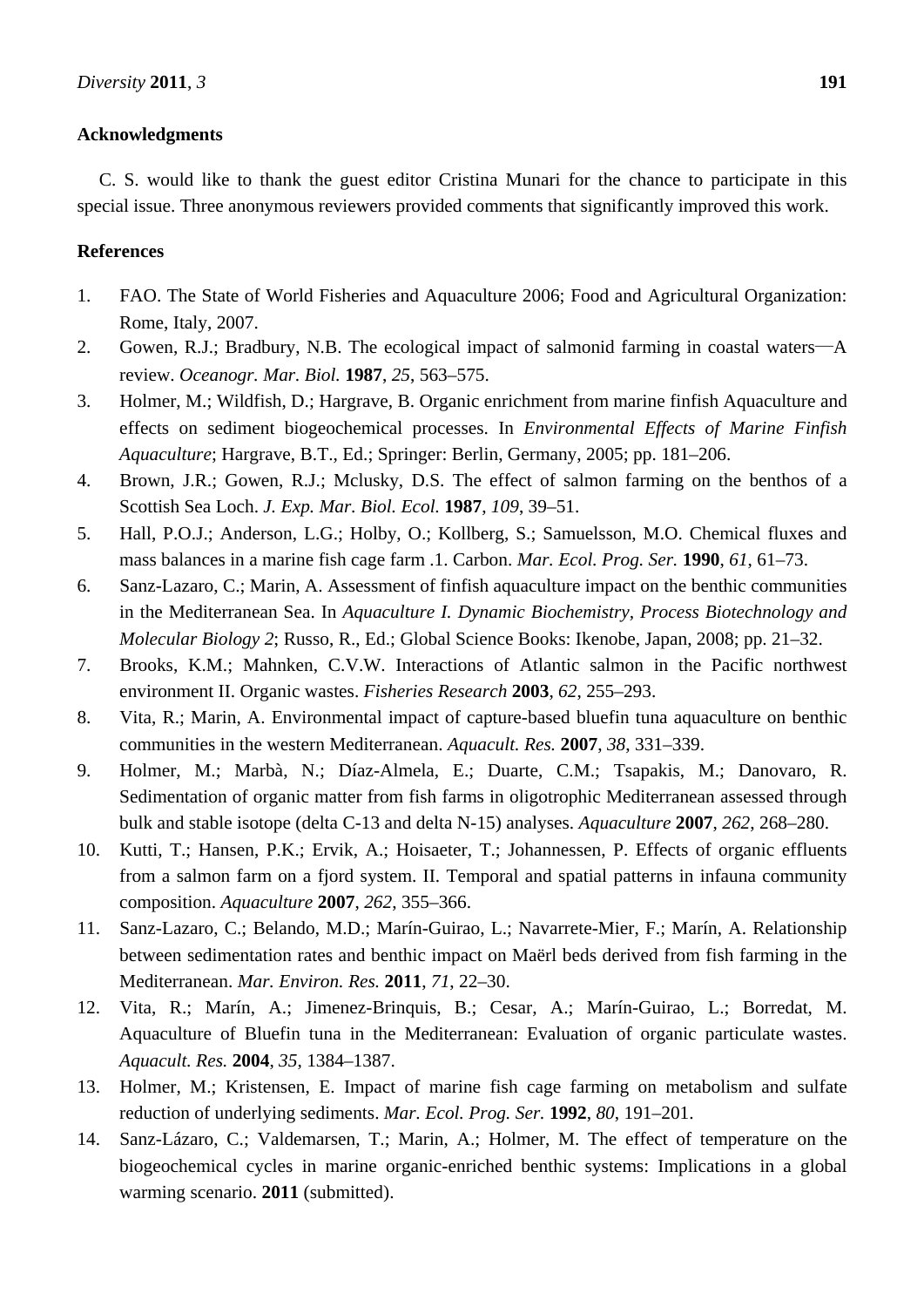- 15. Jorgensen, B.B. Mineralization of organic-matter in the sea bed—The role of sulfate reduction. *Nature* **1982**, *296*, 643–645.
- 16. Middelburg, J.J.; Levin, L.A. Coastal hypoxia and sediment biogeochemistry. *Biogeosciences* **2009**, *6*, 1273–1293.
- 17. Emerson, S.; Hedges, J. Sediment diagenesis and benthic flux. In *Treatise on Geochemistry*; Elderfield, H., Ed.; Elsevier Science: Amsterdam, The Netherlands, 2003; pp. 293–319.
- 18. Middelburg, J.J.; Duarte, C.M.; Gattuso, J.P. Respiration in coastal benthic communities. In *Respiration in Aquatic Ecosystems*; Del Giogio, P.A., Williams, P.J., Eds.; Oxford University Press: Chippenham,UK, 2005; pp. 206–224.
- 19. Dean, R.J.; Shimmield, T.M.; Black, K.D. Copper, zinc and cadmium in marine cage fish farm sediments: An extensive survey. *Environmental Pollution* **2007**, *145*, 84–95.
- 20. Sanz-Lazaro, C.; Navarrete-Mier, F.; Marin, A. Biofilm responses to marine fish farm wastes. *Env. Pollut.* **2011**, *159*, 825–832.
- 21. Davies, I.M.; McHenery, J.G.; Rae, G.H. Environmental risk from dissolved ivermectin to marine organisms. *Aquaculture* **1997**, *158*, 263–275.
- 22. Murray, L.; Bulling, M.; Mayor, D.; Sanz-Lázaro, C.; Paton, G.; Killham, K.; Solan, M. Interactive effects of biodiversity, copper and a chemotherapeutant on marine benthic function. In Proceedings of the World Conference on Marine Biodiversity 2008 (MARBEF), Valencia, Spain, 11–15 November 2008.
- 23. Pinto, R.; Patricio, J.; Baeta, A.; Fath, B.D.; Neto, J.M.; Marques, J.C. Review and evaluation of estuarine biotic indices to assess benthic condition. *Ecol. Indic.* **2009**, *9*, 1–25.
- 24. Karakassis, I.; Tsapakis, M.; Hatziyanni, E.; Papadopoulou, K.N.; Plaiti, W. Impact of cage farming of fish on the seabed in three Mediterranean coastal areas. *Ices J. Mar. Sci.* **2000**, *57*, 1462–1471.
- 25. Macleod, C.K.; Moltschaniwskyj, N.A.; Crawford, C.M. Evaluation of short-term fallowing as a strategy for the management of recurring organic enrichment under salmon cages. *Mar. Pollut. Bull.* **2006**, *52*, 1458–1466.
- 26. Snelgrove, P.V.R. The biodiversity of macrofaunal organisms in marine sediments. *Biol. Conserv.* **1998**, *7*, 1123–1132.
- 27. Reiss, H.; Kroncke, I. Seasonal variability of benthic indices: An approach to test the applicability of different indices for ecosystem quality assessment. *Mar. Pollut. Bull.* **2005**, *50*, 1490–1499.
- 28. Braeckman, U.; Provoost, P.; Gribsholt, B.; Van Gansbeke, D.; Middelburg, J.J.; Soetaert, K.; Vincx, M.; Vanaverbeke, J. Role of macrofauna functional traits and density in biogeochemical fluxes and bioturbation. *Mar. Ecol. Prog. Ser.* **2010**, *399*, 173–186.
- 29. Aller, R.C. Bioturbation and remineralization of sedimentary organic-matter-effects of redox oscillation. *Chem. Geol.* **1994**, *114*, 331–345.
- 30. Kristensen, E.; Holmer, M. Decomposition of plant materials in marine sediment exposed to different electron accepters  $(O^2, NO^3, and SO_4^2)$ , with emphasis on substrate origin, degradation kinetics, and the role of bioturbation. *Geochimica et Cosmochimica Acta.* **2001**, *65*, 419–433.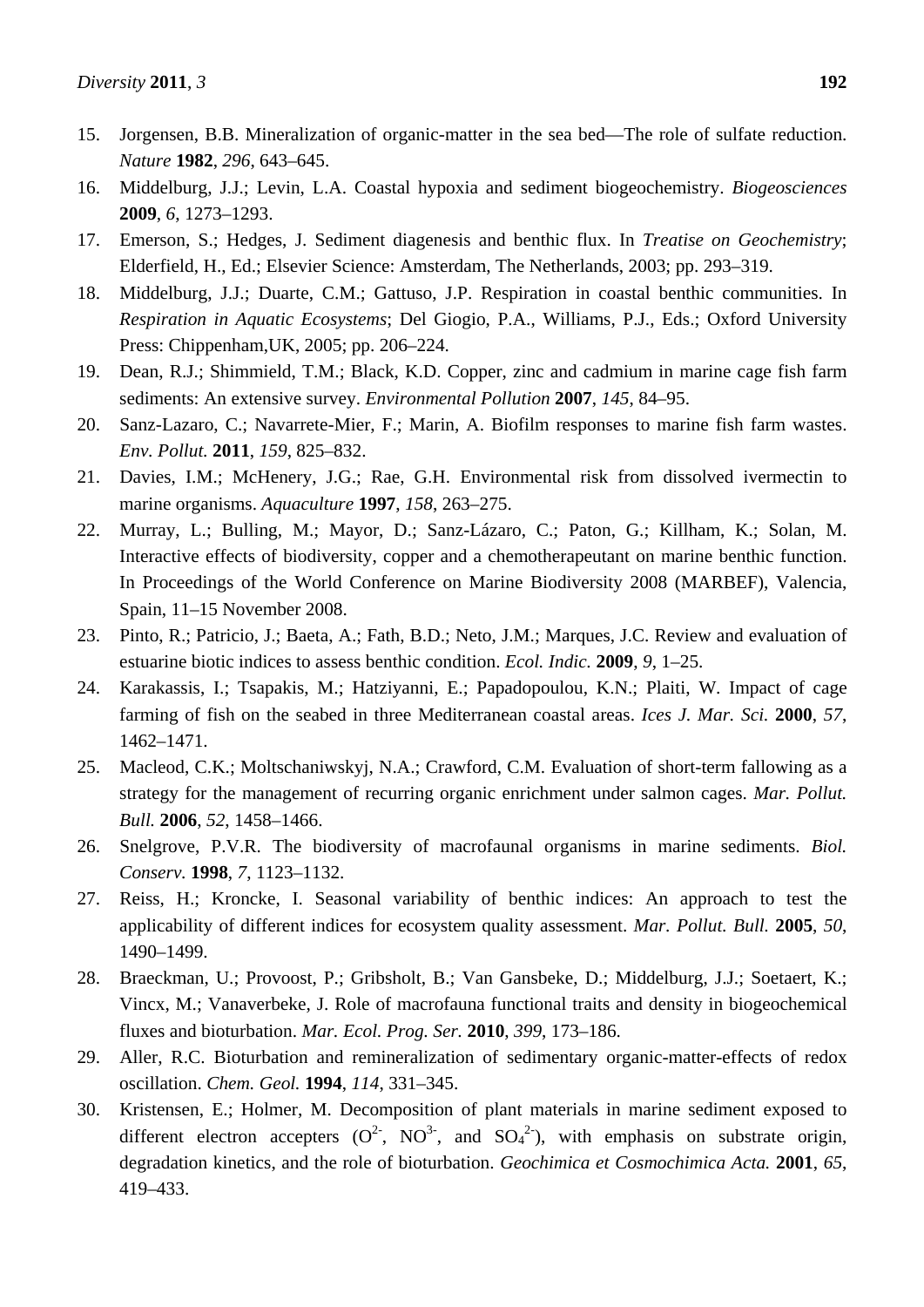- 31. Ieno, E.N.; Solan, M.; Batty, P.; Pierce, G.J. How biodiversity affects ecosystem functioning: Roles of infaunal species richness, identity and density in the marine benthos. *Mar. Ecol. Prog. Ser.* **2006**, *311*, 263–271.
- 32. Meysman, F.J.R.; Middelburg, J.J.; Heip, C.H.R. Bioturbation: A fresh look at Darwin's last idea. *Trends Ecol. Evol.* **2006**, *21*, 688–695.
- 33. Banta, G.T.; Holmer, M.; Jensen, M.H.; Kristensen, E. Effects of two polychaete worms, Nereis diversicolor and Arenicola marina, on aerobic and anaerobic decomposition in a sandy marine sediment. *Aquat. Microb. Ecol.* **1999**, *19*, 189–204.
- 34. Rysgaard, S.; Thamdrup, B.; Risgaard-Petersen, N.; Fossing, H.; Berg, P.; Christensen, P.B.; Dalsgaard, T. Seasonal carbon and nutrient mineralization in a high-Arctic coastal marine sediment, Young Sound, Northeast Greenland. *Mar. Ecol. Prog. Ser.* **1998**, *175*, 261–276.
- 35. Rowe, G.T.; Clifford, C.H.; Smith, K.L. Benthic nutrient regeneration and its coupling to primary productivity in coastal waters. *Nature* **1975**, *255*, 215–217.
- 36. Jorgensen, B.B. Material flux in the sediment. In *Eutrophication in Coastal Marine Ecosystems*; Jorgensen, B.B., Richardson, K., Eds.; American Geophysical Union: Washington, DC, USA, 1996; pp. 115–135.
- 37. Eyre, B.D.; Ferguson, A.J.P. Denitrification efficiency for defining critical loads of carbon in shallow coastal ecosystems. *Hydrobiologia* **2009**, *629*, 137–146.
- 38. Karlson, K.; Bonsdorff, E.; Rosenberg, R. The impact of benthic macrofauna for nutrient fluxes from Baltic Sea sediments. *Ambio.* **2007**, *36*, 161–167.
- 39. Kristensen, E.; Jensen, M.H.; Aller, R.C. Direct measurement of dissolved inorganic nitrogen exchange and denitrification in individual Polychaete (Nereis-virens) burrows. *J. Mar. Res.* **1991**, *49*, 355–377.
- 40. Diaz, R.J.; Rosenberg, R. Spreading dead zones and consequences for marine ecosystems. *Science* **2008**, *321*, 926–929.
- 41. Nixon, S.W. Coastal marine eutrophication—A definition, social causes, and future concerns. *Ophelia* **1995**, *41*, 199–219.
- 42. Azzoni, R.; Giordani, G.; Viaroli, P. Iron-sulphur-phosphorus interactions: Implications for sediment buffering capacity in a mediterranean eutrophic lagoon (Sacca di Goro, Italy). *Hydrobiologia* **2005**, *550*, 131–148.
- 43. Magurran, A.E. *Measuring Biological Diversity*; Magurran, A.E., Ed.; Blackwell: Oxford, UK, 2004.
- 44. Pearson, T.H.; Rosenberg, R. Macrobenthic succession in relation to organic enrichment and pollution of the marine environment. *Oceanogr. Mar. Biol. Annu. Rev.* **1978**, *16*, 229–311.
- 45. Whomersley, P.; Huxham, M.; Bolam, S.; Schratzberger, M.; Augley, J.; Ridland, D. Response of intertidal macrofauna to multiple disturbance types and intensities — An experimental approach. *Mar. Environ. Res.* **2010**, *69*, 297–308.
- 46. Hyland, J.; Balthis, L.; Karakassis, I.; Magni, P.; Petrov, A.; Shine, J.; Vestergaard, O.; Warwick, R. Organic carbon content of sediments as an indicator of stress in the marine benthos. *Mar. Ecol. Prog. Ser.* **2005**, *295*, 91–103.
- 47. Magni, P.; Tagliapietra, D.; Lardicci, C.; Balthis, L.; Castelli, A.; Como, S.; Frangipane, G.; Giordani, G.; Hyland, J.; Maltagliati, F.; Pessa, G.; Rismondo, A.; Tataranni, M.; Tomassetti, P.;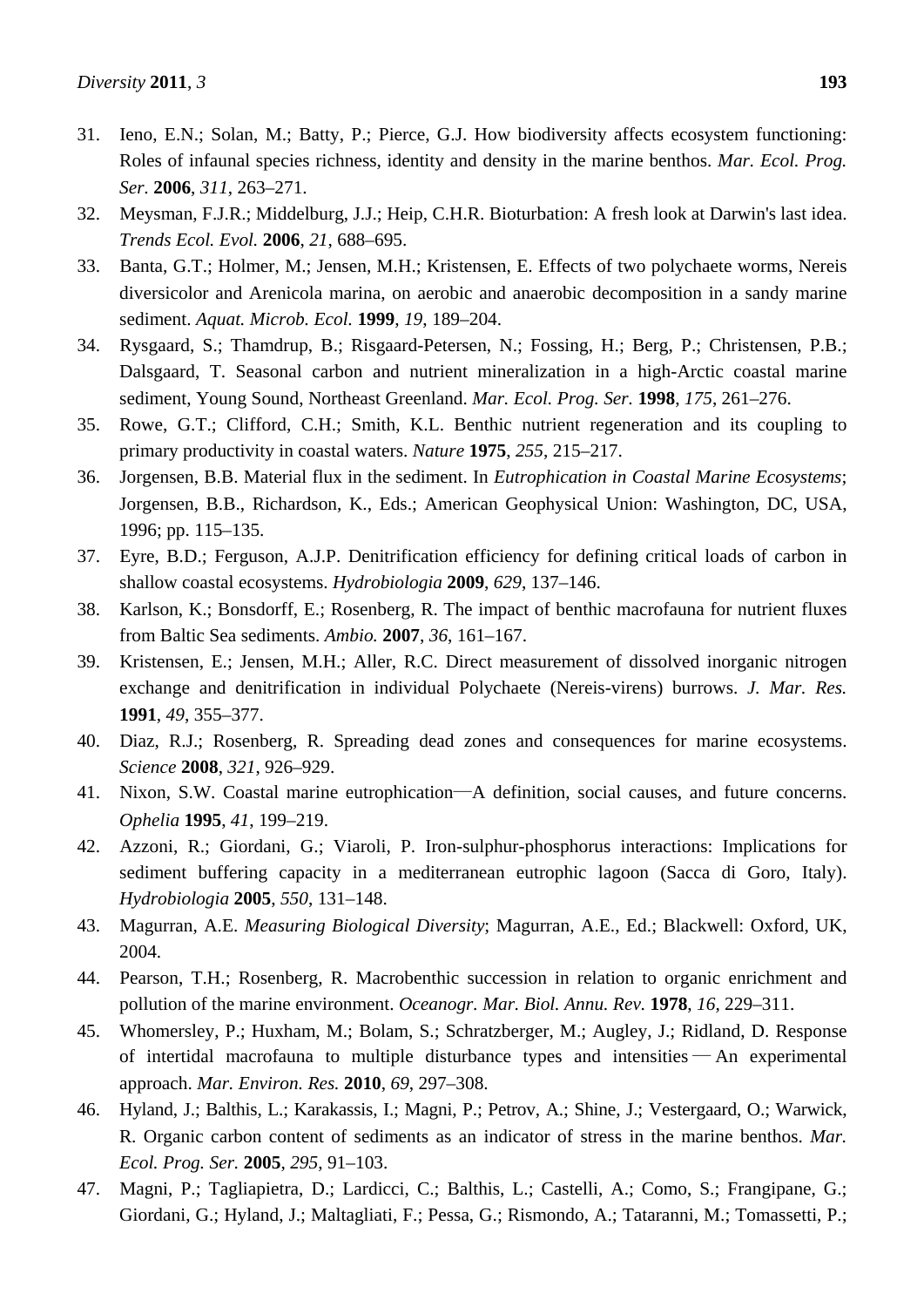Viaroli, P. Animal-sediment relationships: Evaluating the 'Pearson-Rosenberg paradigm' in Mediterranean coastal lagoons. *Mar. Pollut. Bull.* **2009**, *58*, 478–486.

- 48. Karakassis, I.; Hatziyanni, E.; Tsapakis, M.; Plaiti, W. Benthic recovery following cessation of fish farming: a series of successes and catastrophes. *Mar. Ecol.-Progr. Ser.* **1999**, *184*, 205–218.
- 49. Macleod, C.K.; Moltschaniwskyj, N.A.; Crawford, C.M.; Forbes, S.E. Biological recovery from organic enrichment: Some systems cope better than others. *Mar. Ecol. Prog. Ser.* **2007**, *342*, 41–53.
- 50. Pereira, P.M.F.; Black, K.D.; Mclusky, D.S.; Nickell, T.D. Recovery of sediments after cessation of marine fish farm production. *Aquaculture* **2004**, *235*, 315–330.
- 51. Sanz-Lazaro, C.; Marin, A. Benthic recovery during open sea fish farming abatement in Western Mediterranean, Spain. *Mar. Environ. Res.* **2006**, *62*, 374–387.
- 52. Petchey, O.L.; Gaston, K.J. Functional diversity: Back to basics and looking forward. *Ecol. Lett*. **2006**, *9*, 741–758.
- 53. Mente, E.; Pierce, G.J.; Santos, M.B.; Neofitou, C. Effect of feed and feeding in the culture of salmonids on the marine aquatic environment: A synthesis for European aquaculture. *Aquacult. Internat.* **2006**, *14*, 499–522.
- 54. Kutti, T.; Ervik, A.; Hansen, P.K. Effects of organic effluents from a salmon farm on a fjord system. I. Vertical export and dispersal processes. *Aquaculture* **2007**, *262*, 367–381.
- 55. Sanz-Lazaro, C. *Environmental Effects of Aquaculture and Oil Spills*; LAP Lambert Academic Publishing: Saarbrücken, Germany, 2010.
- 56. Aguado-Gimenez, F.; Marin, A.; Montoya, S.; Marin-Guirao, L.; Piedecausa, A.; Garcia-Garcia, B. Comparison between some procedures for monitoring offshore cage culture in western Mediterranean Sea: Sampling methods and impact indicators in soft substrata. *Aquaculture* **2007**, *271*, 357–370.
- 57. Vezzulli, L.; Moreno, M.; Marin, V.; Pezzati, E.; Bartoli, M.; Fabiano, M. Organic waste impact of capture-based Atlantic bluefin tuna aquaculture at an exposed site in the Mediterranean Sea. *Esturar. Coast. Shelf Sci.* **2008**, *78*, 369–384.
- 58. Cromey, C.J.; Nickell, T.D.; Black, K.D. DEPOMOD—Modelling the deposition and biological effects of waste solids from marine cage farms. *Aquaculture* **2002**, *214*, 211–239.
- 59. Gowen, R.J.; Smyth, D.; Silvert, W. Modelling the spatial distribution and loading of organic fish farm waste to the seabed. In *Modelling Benthic Impacts of Organic Enrichment from Marine Aquaculture*; Hargrave, B.T., Ed.;Dartmouth, Novia Scotia, 1994; pp. 19–30.
- 60. Jusup, M.; Gecek, S.; Legovic, T. Impact of aquacultures on the marine ecosystem: Modelling benthic carbon loading over variable depth. *Ecol. Model.* **2007**, *200*, 459–466.
- 61. Pérez, O.M.; Telfer, T.C.; Beveridge, M.C.M.; Ross, L.G. Geographical Information Systems (GIS) as a simple tool to aid modelling of particulate waste distribution at marine fish cage sites. *Estuar. Coast. Shelf Sci.* **2002**, *54*, 761–768.
- 62. Hall-Spencer, J.; White, N.; Gillespie, E.; Gillham, K.; Foggo, A. Impact of fish farms on maerl beds in strongly tidal areas. *Mar. Ecol.-Progr. Ser.* **2006**, *326*, 1–9.
- 63. Edgar, G.J.; Davey, A.; Sheperd, C. Application of biotic and abiotic indicators for detecting benthic impacts of marine salmonid farming among coastal regions of Tasmania. *Aquaculture* **2010**, *307*, 212–218.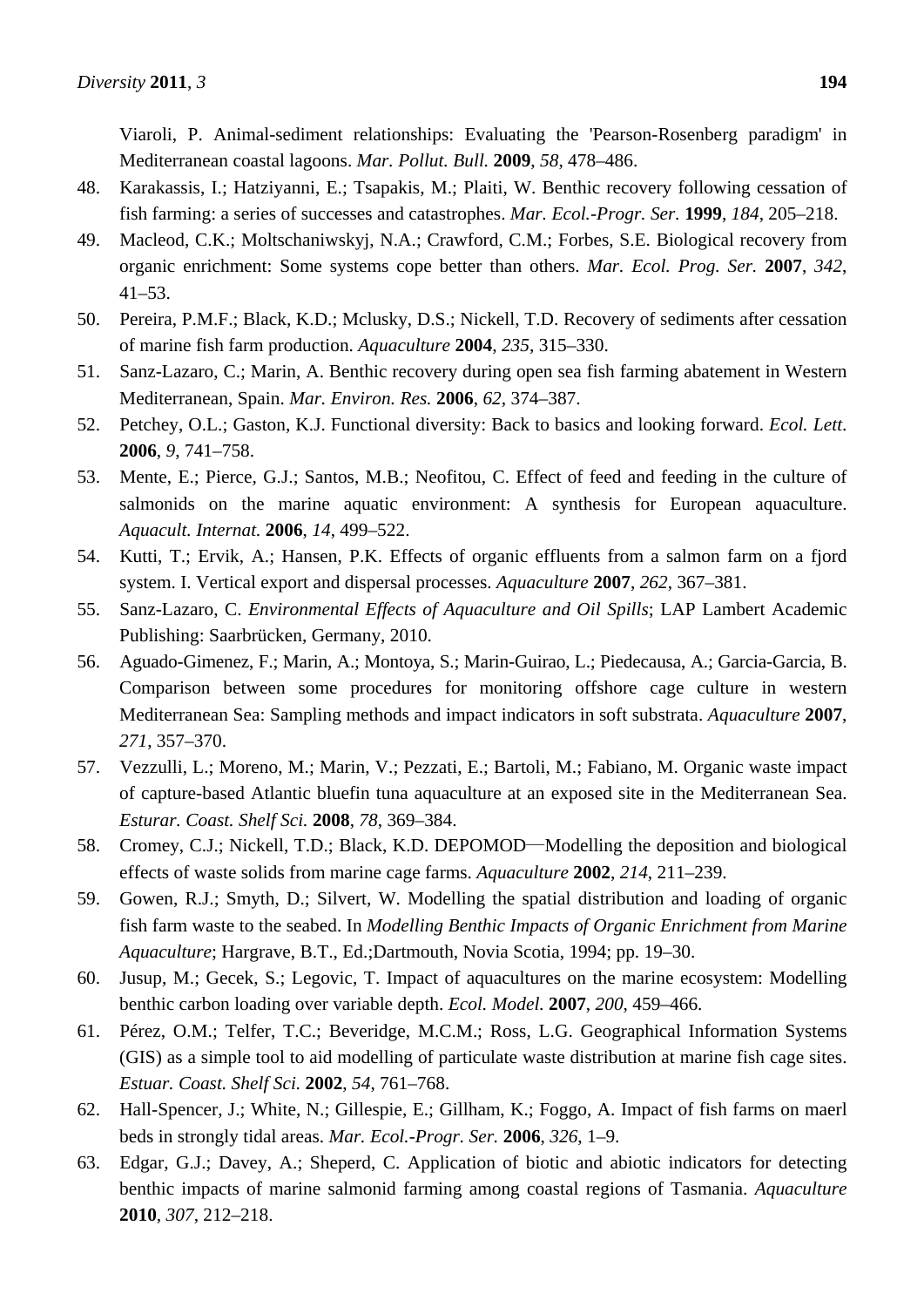- 65. Macleod, C.K.; Crawford, C.M.; Moltschaniwskyj, N.A. Assessment of long term change in sediment condition after organic enrichment: defining recovery. *Mar. Pollut. Bull.* **2004**, *49*, 79–88.
- 66. Papageorgiou, N.; Kalantzi, I.; Karakassis, I. Effects of fish farming on the biological and geochemical properties of muddy and sandy sediments in the Mediterranean Sea. *Mar. Environ. Res.* **2010**, *69*, 326–336.
- 67. Yokoyama, H. Monitoring, assessment and management of fish farm environments in Japan. *Rev. Aquacult.* **2010**, *2*, 154–165.
- 68. Soto, D.; Norambuena, F. Evaluation of salmon farming effects on marine systems in the inner seas of southern Chile: A large-scale mensurative experiment. *J. Appl. Ichthyol.* **2004**, *20*, 493–501.
- 69. Lee, H.W.; Bailey-Brock, J.H.; Mcgurr, M.M. Temporal changes in the polychaete infaunal community surrounding a Hawaiian mariculture operation. *Mar. Ecol. Prog. Ser.* **2006**, *307*, 175–185.
- 70. Levin, L.A.; Ekau, W.; Gooday, A.J.; Jorissen, F.; Middelburg, J.J.; Naqvi, S.W.A.; Neira, C.; Rabalais, N.N.; Zhang, J. Effects of natural and human-induced hypoxia on coastal benthos. *Biogeosciences* **2009**, *6*, 2063–2098.
- 71. Wu, R.S.S. Hypoxia: From molecular responses to ecosystem responses. *Mar. Pollut. Bull.* **2002**, *45*, 35–45.
- 72. Diaz, R.J.; Rosenberg, R. Marine benthic hypoxia: A review of its ecological effects and the behavioural responses of benthic macrofauna. *Oceanogr. Mar. Biol.*—*Annu. Rev.* **1995**, *33*, 245–303.
- 73. Rosenberg, R. Marine benthic faunal successional stages and related sedimentary activity. *Scientia Marina* **2001**, *65*, 107–119.
- 74. Edgar, G.J.; Macleod, C.K.; Mawbey, R.B.; Shields, D. Broad-scale effects of marine salmonid aquaculture on macrobenthos and the sediment environment in southeastern Tasmania. *J. Exp. Mar. Biol. Ecol.* **2005**, *327*, 70–90.
- 75. Nickell, L.A.; Black, K.D.; Hughes, D.J.; Overnell, J.; Brand, T.; Nickell, T.D.; Breuer, E.; Harvey, S.M. Bioturbation, sediment fluxes and benthic community structure around a salmon cage farm in Loch Creran, Scotland. *J. Exp. Mar. Biol. Ecol.* **2003**, *285*, 221–233.
- 76. Carroll, M.L.; Cochrane, S.; Fieler, R.; Velvin, R.; White, P. Organic enrichment of sediments from salmon farming in Norway: Environmental factors, management practices, and monitoring techniques. *Aquaculture* **2003**, *226*, 165–180.
- 77. Mayor, D.J.; Zuur, A.F.; Solan, M.; Paton, G.I.; Killham, K. Factors affecting benthic impacts at Scottish fish farms. *Environ. Sci. Technol.* **2010**, *44*, 2079–2084.
- 78. Karakassis, I. Environmental impacts of aquaculture in the Mediterranean. In Proceedings of the SHoCMed, Tangiers, Morocco, October 2009.
- 79. Gray, J.S. *The Ecology of Marine Sediments*; Cambridge University Press: Cambridge, UK, 1981.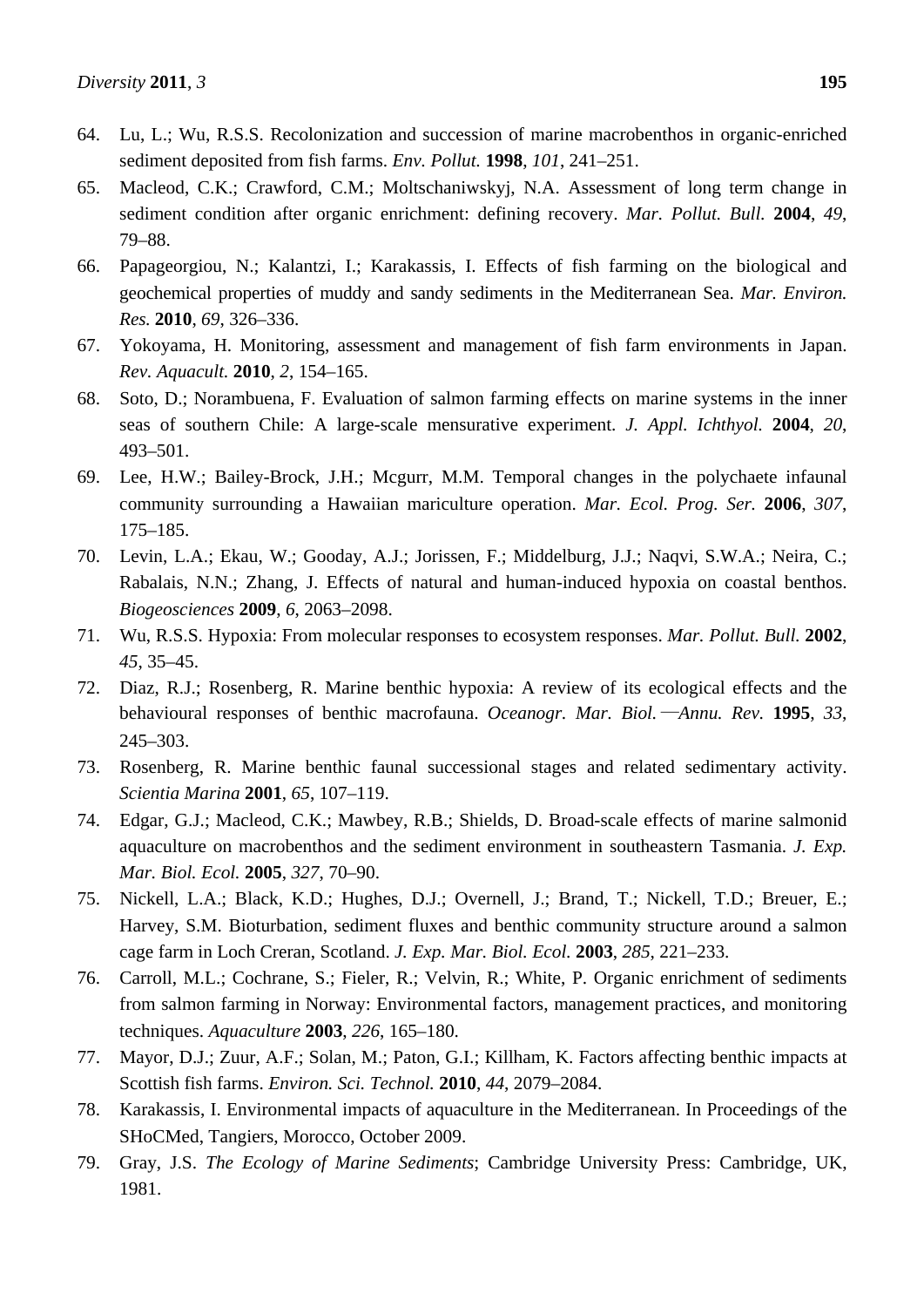- 80. Scheffer, M.; Carpenter, S.; Foley, J.A.; Folke, C.; Walker, B. Catastrophic shifts in ecosystems. *Nature* **2001**, *413*, 591–596.
- 81. Hargrave, B.T.; Holmer, M.; Newcombe, C.P. Towards a classification of organic enrichment in marine sediments based on biogeochemical indicators. *Mar. Pollut. Bull.* **2008**, *56*, 810–824.
- 82. Valdemarsen, T.; Kristensen, E.; Holmer, M. Metabolic threshold and sulfide-buffering in diffusion controlled marine sediments impacted by continuous organic enrichment. *Biogeochemistry* **2009**, *95*, 335–353.
- 83. Grall, J.; Le Loc'h, F.; Guyonnet, B.; Riera, P. Community structure and food web based on stable isotopes (delta N-15 and delta C-13) analysis of a North Eastern Atlantic maerl bed. *J. Exp. Mar. Biol. Ecol.* **2006**, *338*, 1–15.
- 84. Mills, V.S.; Berkenbusch, K. Seagrass (Zostera muelleri) patch size and spatial location influence infaunal macroinvertebrate assemblages. *Esturar. Coast. Shelf Sci.* **2009**, *81*, 123–129.
- 85. Apostolaki, E.T.; Tsagaraki, T.; Tsapaki, M.; Karakassis, I. Fish farming impact on sediments and macrofauna associated with seagrass meadows in the Mediterranean. *Esturar. Coast. Shelf Sci.* **2007**, *75*, 408–416.
- 86. Terlizzi, A.; De Falco, G.; Felline, S.; Fiorentino, D.; Gambi, M.C.; Cancemi, G. Effects of marine cage aquaculture on macrofauna assemblages associated with Posidonia oceanica meadows. *Ital. J. Zool.* **2010**, *77*, 362–371.
- 87. Bethoux, J.P.; Copinmontegut, G. Biological fixation of atmospheric nitrogen in the Mediterranean-Sea. *Limnol. Oceanogr.* **1986**, *31*, 1353–1358.
- 88. Díaz-Almela, E.; Marba, N.; Alvarez, E.; Santiago, R.; Holmer, M.; Grau, A.; Mirto, S.; Danovaro, R.; Petrou, A.; Argyrou, M.; Karakassis, I.; Duarte, C.M. Benthic input rates predict seagrass (Posidonia oceanica) fish farm-induced decline. *Mar. Pollut. Bull.* **2008**, *56*, 1332– 1342.
- 89. Holmer, M.; Argyrou, M.; Dalsgaard, T.; Danovaro, R.; Diaz-Almela, E.; Carlos, M.D.E.; Frederiksen, M.; Grau, A.; Karakassis, I.; Marba, N.; Mirto, S.; Perez, M.; Pusceddu, A.; Tsapakis, M. Effects of fish farm waste on Posidonia oceanica meadows: Synthesis and provision of monitoring and management tools. *Mar. Pollut. Bull.* **2008**, *56*, 1618–1629.
- 90. Pergent-Martini, C.; Boudouresque, C.F.; Pasqualini, V.; Pergent, G. Impact of fish farming facilities on Posidonia oceanica meadows: a review. *Mar. Ecol-Evol. Persp.* **2006**, *27*, 310–319.
- 91. Foster, M.S. Rhodoliths: Between rocks and soft places. *J. Phycol.* **2001**, *37*, 659–667.
- 92. Ritz, D.A.; Lewis, M.E.; Shen, M. Response to organic enrichment of infaunal macrobenthic communities under salmonid seacages. *Mar. Biol.* **1989**, *103*, 211–214.
- 93. Kraufvelin, P.; Sinisalo, B.; Leppakoski, E.; Mattila, J.; Bonsdorff, E. Changes in zoobenthic community structure after pollution abatement from fish farms in the Archipelago Sea (N. Baltic Sea). *Mar. Environ. Res.* **2001**, *51*, 229–245.
- 94. Lumb, C.M. Self-pollution by Scottish salmon farms. *Mar. Pollut. Bull.* **1989**, *20*, 375–379.
- 95. Pohle, G.; Frost, B.; Findlay, R. Assessment of regional benthic impact of salmon mariculture within the Letang Inlet, Bay of Fundy. *Ices J. Mar. Sci.* **2001**, *58*, 417–426.
- 96. Villnas, A.; Perus, J.; Bonsdorff, E. Structural and functional shifts in zoobenthos induced by organic enrichment—Implications for community recovery potential. *J. Sea Res.* **2011**, *65*, 8–18.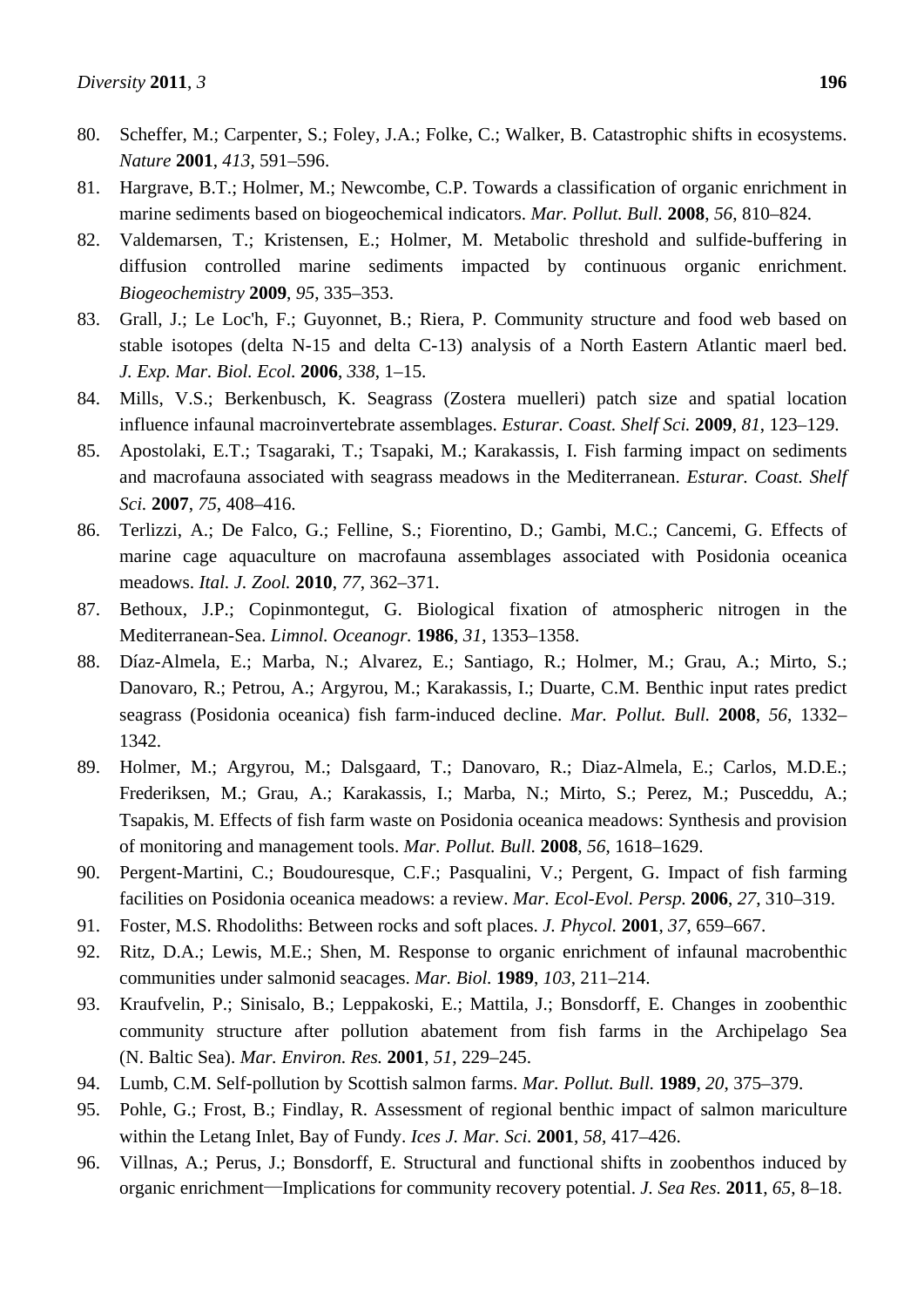- 97. Dernie, K.M.; Kaiser, M.J.; Warwick, R.M. Recovery rates of benthic communities following physical disturbance. *J. Anim. Ecol.* **2003**, *72*, 1043–1056.
- 98. Lu, L.; Wu, R.S.S. An experimental study on recolonization and succession of marine macrobenthos in defaunated sediment. *Mar. Biol.* **2000**, *136*, 291–302.
- 99. Guerra-Garcia, J.M.; Garcia-Gomez, J.C. Recolonization of defaunated sediments: Fine *versus* gross sand and dredging *versus* experimental trays. *Esturar. Coast. Shelf Sci.* **2006**, *68*, 328–342.
- 100. Loreau, M.; Naeem, S.; Inchausti, P.; Bengtsson, J.; Grime, J.P.; Hector, A.; Hooper, D.U.; Huston, M.A.; Raffaelli, D.; Schmid, B.; Tilman, D.; Wardle, D.A. Biodiversity and ecosystem functioning: Current knowledge and future challenges. *Science* **2001**, *294*, 804–808.
- 101. Tilman, D.; Downing, J.A. Biodiversity and stability in grasslands. *Nature* **1994**, *367*, 363–365.
- 102. Van Nes, E.H.; Scheffer, M. Slow recovery from perturbations as a generic indicator of a nearby catastrophic shift. *Amer. Naturalist*. **2007**, *169*, 738–747.
- 103. Boyra, A.; Sanchez-Jerez, P.; Tuya, F.; Espino, F.; Haroun, R. Attraction of wild coastal fishes to an Atlantic subtropical cage fish farms, Gran Canaria, Canary Islands. *Environ. Biol. Fish.* **2004**, *70*, 393–401.
- 104. Dempster, T.; Sanchez-Jerez, P.; Uglem, I.; Bjorn, P.A. Species-specific patterns of aggregation of wild fish around fish farms. *Esturar. Coast. Shelf Sci.* **2010**, *86*, 271–275.
- 105. Carss, D.N. Concentrations of wild and escaped fishes immediately adjacent to fish farm cages. *Aquaculture* **1990**, *90*, 29–40.
- 106. Dempster, T.; Sanchez-Jerez, P.; Bayle-Sempere, J.T.; Gimenez-Casalduero, F.; Valle, C. Attraction of wild fish to sea-cage fish farms in the south-western Mediterranean Sea: Spatial and short-term temporal variability. *Mar. Ecol. Prog. Ser.* **2002**, *242*, 237–252.
- 107. Dempster, T.; Sanchez-Jerez, P.; Bayle-Sempere, J.; Kingsford, M. Extensive aggregations of wild fish at coastal sea-cage fish farms. *Hydrobiologia* **2004**, *525*, 245–248.
- 108. Dempster, T.; Uglem, I.; Sanchez-Jerez, P.; Fernandez-Jover, D.; Bayle-Sempere, J.; Nilsen, R.; Bjorn, P.A. Coastal salmon farms attract large and persistent aggregations of wild fish: An ecosystem effect. *Mar. Ecol. Prog. Ser.* **2009**, *385*, 1–14.
- 109. Tuya, F.; Sanchez-Jerez, P.; Dempster, T.; Boyra, A.; Haroun, R.J. Changes in demersal wild fish aggregations beneath a sea-cage fish farm after the cessation of farming. *J. Fish. Biol.* **2006**, *69*, 682–697.
- 110. Dempster, T.; Fernandez-Jover, D.; Sanchez-Jerez, P.; Tuya, F.; Bayle-Sempere, J.; Boyra, A.; Haroun, R.J. Vertical variability of wild fish assemblages around sea-cage fish farms: Implications for management. *Mar. Ecol. Prog. Ser.* **2005**, *304*, 15–29.
- 111. Sudirman, H.H.; Jompa, J.; Iswahyudin, Z.; McKinnon, A.D. Wild fish associated with tropical sea cage aquaculture in South Sulawesi, Indonesia. *Aquaculture* **2009**, *286*, 233–239.
- 112. Dempster, T.; Sanchez-Jerez, P.; Tuya, F.; Fernandez-Jover, D.; Bayle-Sempere, J.; Boyra, A.; Haroun, R. Coastal aquaculture and conservation can work together. *Mar. Ecol. Prog. Ser.* **2006**, *314*, 309–310.
- 113. Felsing, B.; Glencross, B.; Telfer, T. Preliminary study on the effects of exclusion of wild fauna from aquaculture cages in a shallow marine environment. *Aquaculture* **2005**, *243*, 159–174.
- 114. Fernandez-Jover, D.; Jimenez, J.A.L.; Sanchez-Jerez, P.; Bayle-Sempere, J.; Casalduero, F.G.; Lopez, F.J.M.; Dempster, T. Changes in body condition and fatty acid composition of wild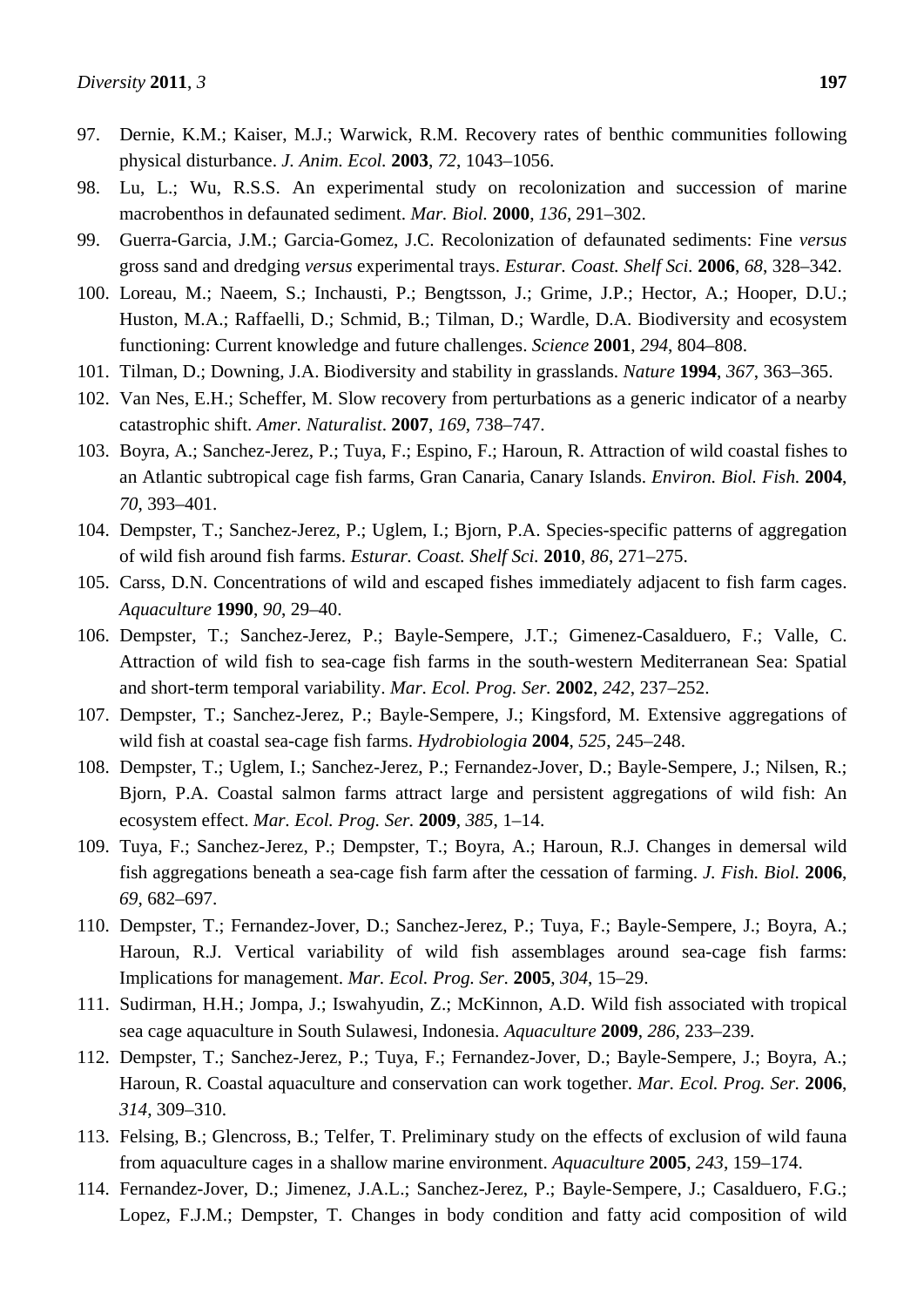Mediterranean horse mackerel (Trachurus mediterraneus, Steindachner, 1868) associated to sea cage fish farms. *Mar. Environ. Res.* **2007**, *63*, 1–18.

- 115. Vita, R.; Marín, A.; Madrid, J.A.; Jimenez-Brinquis, B.; Cesar, A.; Marín-Guirao, L. Effects of wild fishes on waste exportation from a Mediterranean fish farm. *Mar. Ecol.-Progr. Ser.* **2004**, *277*, 253–261.
- 116. Katz, T.; Herut, B.; Genin, A.; Angel, D.L. Gray mullets ameliorate organically enriched sediments below a fish farm in the oligotrophic Gulf of Aqaba (Red Sea). *Mar. Ecol. Prol. Ser.*  **2002**, *234,*205–214.
- 117. Sanz-Lazaro, C.; Belando, M.D.; Navarrete-Mier, F.; Marin, A. Effects of wild fish and motile epibenthic invertebrates on the benthos below an open water fish farm. *Estuar. Coast. Shelf Sci.*  **2011**, *91*, 216–223.
- 118. Gamfeldt, L.; Hillebrand, H. Biodiversity effects on aquatic ecosystem functioning—Maturation of a new paradigm. *Int. Rev. Hydrobiol.* **2008**, *93*, 550–564.
- 119. Aller, R.C.; Aller, J.Y. The effect of biogenic irrigation intensity and solute exchange on diagenetic reaction rates in marine sediments. *J. Mar. Res.* **1998**, *56*, 905–936.
- 120. Austen, M.C.; Lambshead, P.J.D.; Hutchings, P.A.; Boucher, G.; Snelgrove, P.V.R.; Heip, C.; King, G.; Koike, I.; Smith, C. Biodiversity links above and below the marine sediment-water interface that may influence community stability. *Biol. Conserv.* **2002**, *11*, 113–136.
- 121. Macleod, C.K.; Moltschaniwskyj, N.A.; Crawford, C.M. Ecological and functional changes associated with long-term recovery from organic enrichment. *Mar. Ecol. Prog. Ser.* **2008**, *365*, 17–24.
- 122. Heilskov, A.C.; Alperin, M.; Holmer, M. Benthic fauna bio-irrigation effects on nutrient regeneration in fish farm sediments. *J. Exp. Mar. Biol. Ecol.* **2006**, *339*, 204–225.
- 123. Hooper, D.U.; Chapin, F.S.; Ewel, J.J.; Hector, A.; Inchausti, P.; Lavorel, S.; Lawton, J.H.; Lodge, D.M.; Loreau, M.; Naeem, S.; Schmid, B.; Setala, H.; Symstad, A.J.; Vandermeer, J.; Wardle, D.A. Effects of biodiversity on ecosystem functioning: A consensus of current knowledge. *Ecol. Monogr.* **2005**, *75*, 3–35.
- 124. Bolam, S.G.; Fernandes, T.F.; Huxham, M. Diversity, biomass, and ecosystem processes in the marine benthos. *Ecol. Monogr.* **2002**, *72*, 599–615.
- 125. Tilman, D.; Knops, J.; Wedin, D.; Reich, P.; Ritchie, M.; Siemann, E. The influence of functional diversity and composition on ecosystem processes. *Science* **1997**, *277*, 1300–1302.
- 126. Wohl, D.L.; Arora, S.; Gladstone, J.R. Functional redundancy supports biodiversity and ecosystem function in a closed and constant environment. *Ecology* **2004**, *85*, 1534–1540.
- 127. Lohrer, A.M.; Thrush, S.F.; Gibbs, M.M. Bioturbators enhance ecosystem function through complex biogeochemical interactions. *Nature* **2004**, *431*, 1092–1095.
- 128. Paine, R.T. A Conversation on refining the concept of keystone species. *Conserv. Biol.* **1995**, *9*, 962–964.
- 129. Widdicombe, S.; Austen, M.C. Experimental evidence for the role of Brissopsis lyrifera (Forbes, 1841) as a critical species in the maintenance of benthic diversity and the modification of sediment chemistry. *J. Exp. Mar. Biol. Ecol.* **1998**, *228*, 241–255.
- 130. Emmerson, M.C.; Solan, M.; Emes, C.; Paterson, D.M.; Raffaelli, D. Consistent patterns and the idiosyncratic effects of biodiversity in marine ecosystems. *Nature* **2001**, *411*, 73–77.